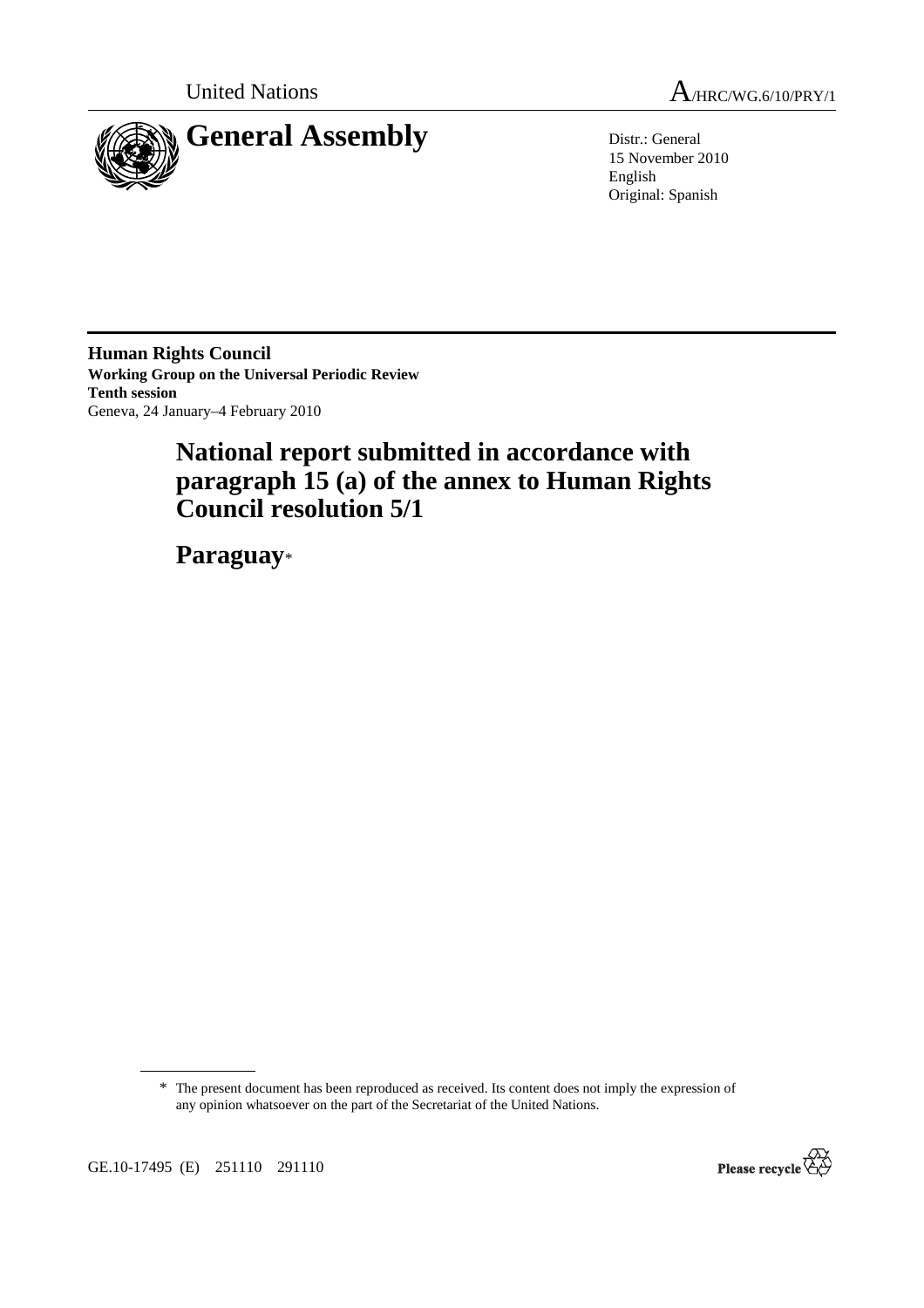# **Glossary**

| 1.  | <b>MRREE</b>   | Ministerio de Relaciones Exteriores                                                                                |
|-----|----------------|--------------------------------------------------------------------------------------------------------------------|
| 2.  | <b>MJT</b>     | Ministerio de Justicia y Trabajo                                                                                   |
| 3.  | <b>RDDHHPE</b> | Red de Derechos Humanos del Poder Ejecutivo                                                                        |
| 4.  | PI             | Poder Judicial                                                                                                     |
| 5.  | PL             | Poder Legislativo                                                                                                  |
| 6.  | <b>MP</b>      | Ministerio Público                                                                                                 |
| 7.  | <b>TSJE</b>    | Tribunal Superior de Justicia Electoral                                                                            |
| 8.  | CN             | Constitución Nacional                                                                                              |
| 9.  | <b>VMJDDHH</b> | Viceministerio de Justicia y Derechos Humanos                                                                      |
| 10. | Plan DDHH      | Plan de Derechos Humanos                                                                                           |
| 11. | <b>NNUU</b>    | Naciones Unidas                                                                                                    |
| 12. | <b>OHCHR</b>   | Office of the United Nations High Commissioner for Human<br>Rights                                                 |
| 13. | <b>PNDHPY</b>  | Plan Nacional de Derechos Humanos para el Paraguay                                                                 |
| 14. | <b>UDH</b>     | Unidad de Derechos Humanos                                                                                         |
| 15. | <b>CSJ</b>     | Corte Suprema de Justicia                                                                                          |
| 16. | <b>DDH</b>     | Dirección de Derechos Humanos                                                                                      |
| 17. | <b>CEMP</b>    | Centro de Entrenamiento del Ministerio Público                                                                     |
| 18. | <b>CAT</b>     | Convention against Torture and Other Cruel, Inhuman or<br>Degrading Treatment or Punishment                        |
| 19. | <b>CERD</b>    | Convention on the Elimination of All Forms of Racial<br>Discrimination                                             |
| 20. | <b>ILO</b>     | <b>International Labour Organization</b>                                                                           |
| 21. | <b>CEDAW</b>   | Convention on the Elimination of All Forms of Discrimination<br>against Women                                      |
| 22. | <b>CRPD</b>    | Convention on the Rights of People with Disabilities                                                               |
| 23. | <b>OPAC</b>    | Optional Protocol to the Convention on the Rights of the Child on<br>the involvement of children in armed conflict |
| 24. | <b>CMW</b>     | International Convention on the Protection of the Rights of All<br>Migrant Workers and Members of Their Families   |
| 25. | <b>CICSI</b>   | Comisión Interinstitucional Ejecutiva para el Cumplimiento de<br>Sentencias Internacionales                        |
| 26. | <b>CVJ</b>     | Comisión Verdad Justicia                                                                                           |
| 27. | <b>CPP</b>     | Código Penal Procesal                                                                                              |
| 28. | <b>PRODEPA</b> | Programa de Alfabetización de Adultos                                                                              |
| 29. | <b>MEC</b>     | Ministerio de Educación y Cultura                                                                                  |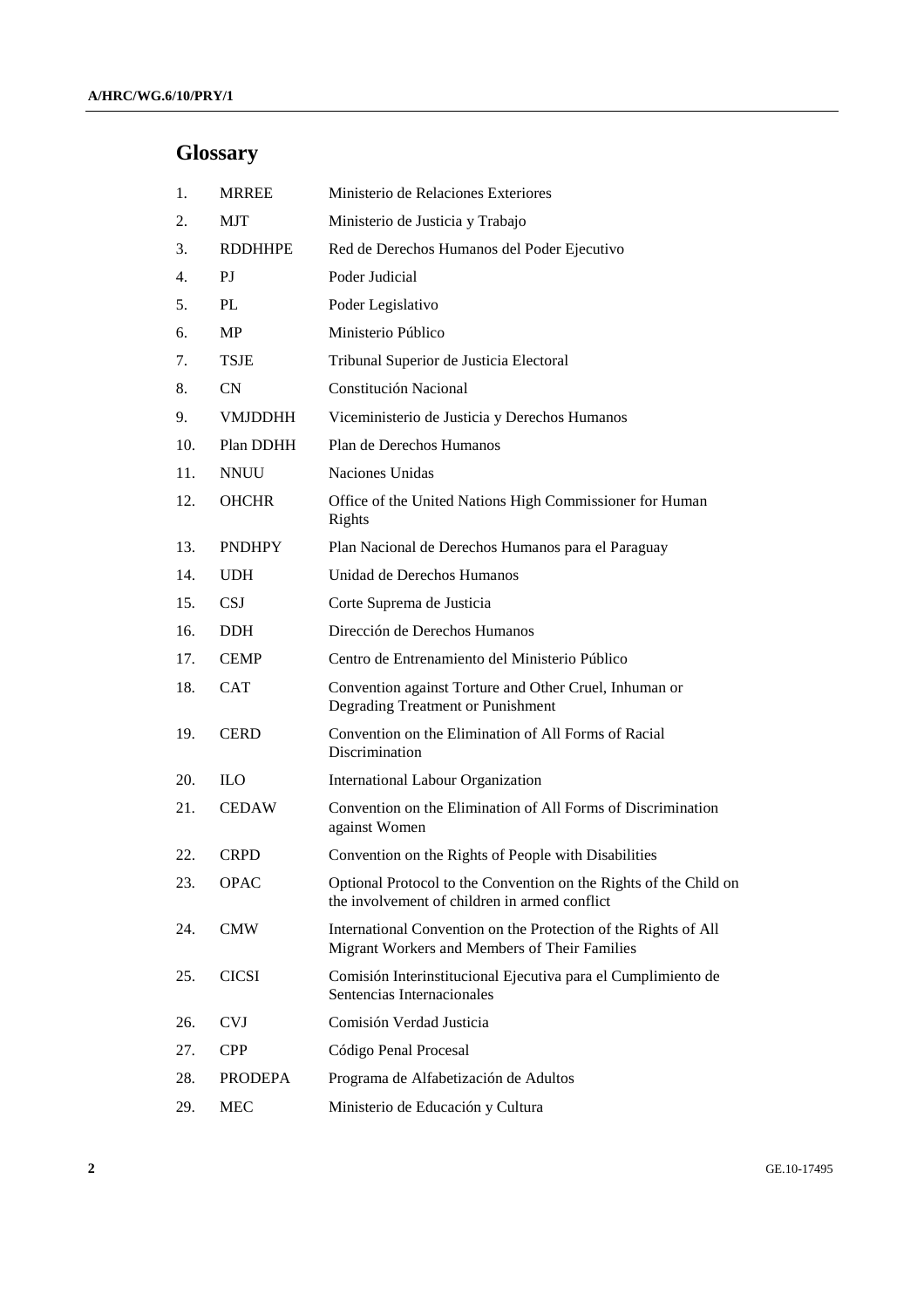| 30. | <b>SNPP</b>      | Servicio Nacional de Promoción Profesional                                |
|-----|------------------|---------------------------------------------------------------------------|
| 31. | <b>SINAFOCAL</b> | Sistema Nacional de Formación y Capacitación Laboral                      |
| 32. | <b>CNA</b>       | Código de la Niñez y la Adolescencia                                      |
| 33. | <b>INDI</b>      | Instituto Paraguayo del Indígena                                          |
| 34. | <b>CAPI</b>      | Coordinadora por la Autodeterminación de los Pueblos Indígenas            |
| 35. | <b>CIN</b>       | Cédula de Identidad Nacional                                              |
| 36. | CE.              | Carnet Étnico                                                             |
| 37. | <b>SMPR</b>      | Secretaría de la Mujer de la Presidencia de la República                  |
| 38. | <b>PNIO</b>      | Planes Nacionales de Igualdad de Oportunidades entre Hombres y<br>Mujeres |
| 39. | <b>PRIOME</b>    | Programa de Igualdad de Oportunidades para las Mujeres en la<br>Educación |
| 40. | <b>CRC</b>       | Convention on the Rights of the Child                                     |
| 41. | <b>SNNA</b>      | Secretaría Nacional de la Niñez y la Adolescencia                         |
| 42. | <b>POLNA</b>     | Política Nacional en Niñez y Adolescencia                                 |
| 43. | <b>SNPPI</b>     | Sistema Nacional de Promoción y Protección Integral                       |
| 44. | <b>CONAETI</b>   | Comisión Nacional de Erradicación del Trabajo Infantil                    |
| 45. | <b>IOM</b>       | International Organization for Migration                                  |
| 46. | <b>DGEEC</b>     | Dirección General de Estadística, Encuestas y Censos                      |
| 47. | <b>DGM</b>       | Dirección General de Migraciones                                          |
| 48. | <b>CIP</b>       | Comité Interinstitucional de Población                                    |
| 49. | <b>SDRRC</b>     | Secretaría de Desarrollo para Repatriados y Refugiados<br>Connacionales   |
| 50. | <b>INPRO</b>     | Instituto Nacional de Protección a Personas Especiales                    |
| 51. | <b>DGEI</b>      | Dirección General de Educación Inclusiva                                  |
| 52. | MSP y BS         | Ministerio de Salud Pública y Bienestar Social                            |
| 53. | SAS              | Secretaría de Acción Social                                               |
| 54. | <b>FFAA</b>      | Fuerzas Armadas                                                           |
| 55. | <b>ENRP</b>      | Estrategia Nacional de Reducción de la Pobreza y la Desigualdad           |
| 56. | <b>PROPAIS</b>   | Programa de Inversiones Sociales                                          |
| 57. | <b>PRODECO</b>   | Promoción Social y Desarrollo Comunitario                                 |
| 58. | <b>FIS</b>       | Fondo de Inversión Social                                                 |
| 59. | <b>IPG</b>       | Índice de Priorización Geográfica                                         |
| 60. | <b>IDB</b>       | <b>Inter-American Development Bank</b>                                    |
| 61. | <b>PEES</b>      | Plan Estratégico, Económico y Social                                      |
| 62. | <b>PPDS</b>      | Políticas Públicas para el Desarrollo Social                              |
| 63. | <b>CEPRA</b>     | Coordinación Ejecutiva para la Reforma Agraria                            |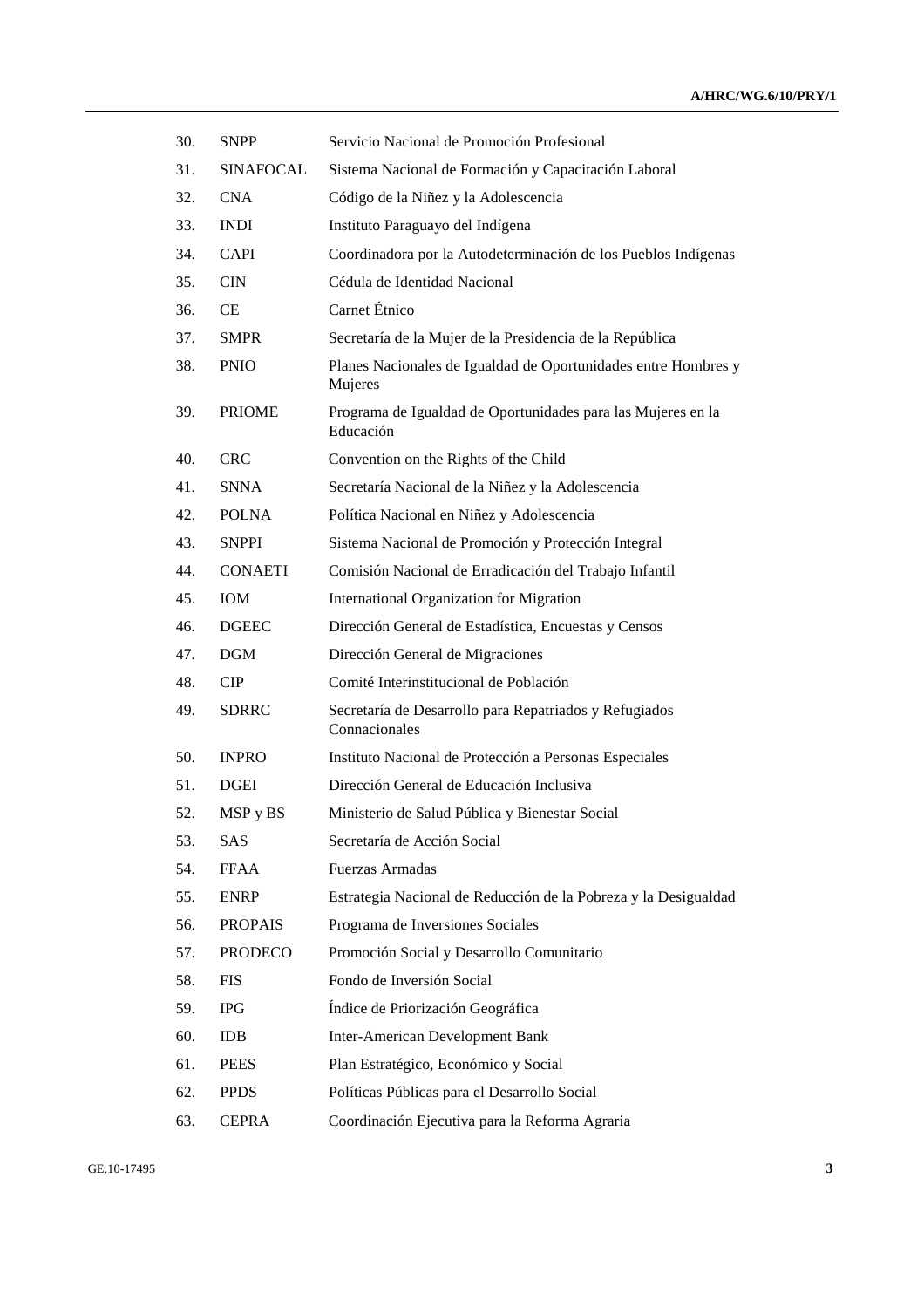| 64. | <b>INDERT</b>    | Instituto de Desarrollo Rural y de la Tierra                                                           |
|-----|------------------|--------------------------------------------------------------------------------------------------------|
| 65. | <b>MAG</b>       | Ministerio de Agricultura y Ganadería                                                                  |
| 66. | <b>ACES</b>      | Asociación de Cooperativas Escolares                                                                   |
| 67. | <b>PLANAL</b>    | Plan Nacional de Soberanía y Seguridad Alimentaria y Nutricional<br>del Paraguay                       |
| 68. | <b>RISS</b>      | Red Integrada de Servicios de la Salud                                                                 |
| 69. | <b>WHO</b>       | World Health Organization                                                                              |
| 70. | <b>PRONASIDA</b> | Programa Nacional de Control de VIH-SIDA ITS                                                           |
| 71. | <b>ERSSAN</b>    | Ente Regulador del Servicio Sanitario                                                                  |
| 72. | <b>FOCEM</b>     | Fondo de Convergencia Estructural del MERCOSUR                                                         |
| 73. | <b>IPS</b>       | Instituto de Previsión Social                                                                          |
| 74. | <b>SENAVITAT</b> | Secretaría Nacional de la Vivienda y el Hábitat                                                        |
| 75. | <b>CONAVI</b>    | Consejo Nacional de la Vivienda                                                                        |
| 76. | <b>FONAVIS</b>   | Fondo Nacional para la Vivienda                                                                        |
| 77. | <b>CELADE</b>    | Latin American and Caribbean Demographic Centre                                                        |
| 78. | <b>EBY</b>       | Entidad Binacional Yacyretá                                                                            |
| 79. | <b>SEAM</b>      | Secretaría Del Medio Ambiente                                                                          |
| 80. | <b>INFONA</b>    | <b>Instituto Forestal Nacional</b>                                                                     |
| 81. | <b>SFN</b>       | Servicio Forestal Nacional                                                                             |
| 82. | <b>CICR</b>      | International Committee of the Red Cross                                                               |
| 83. | <b>SPT</b>       | Subcommittee on Prevention of Torture and Other Cruel, Inhuman<br>or Degrading Treatment or Punishment |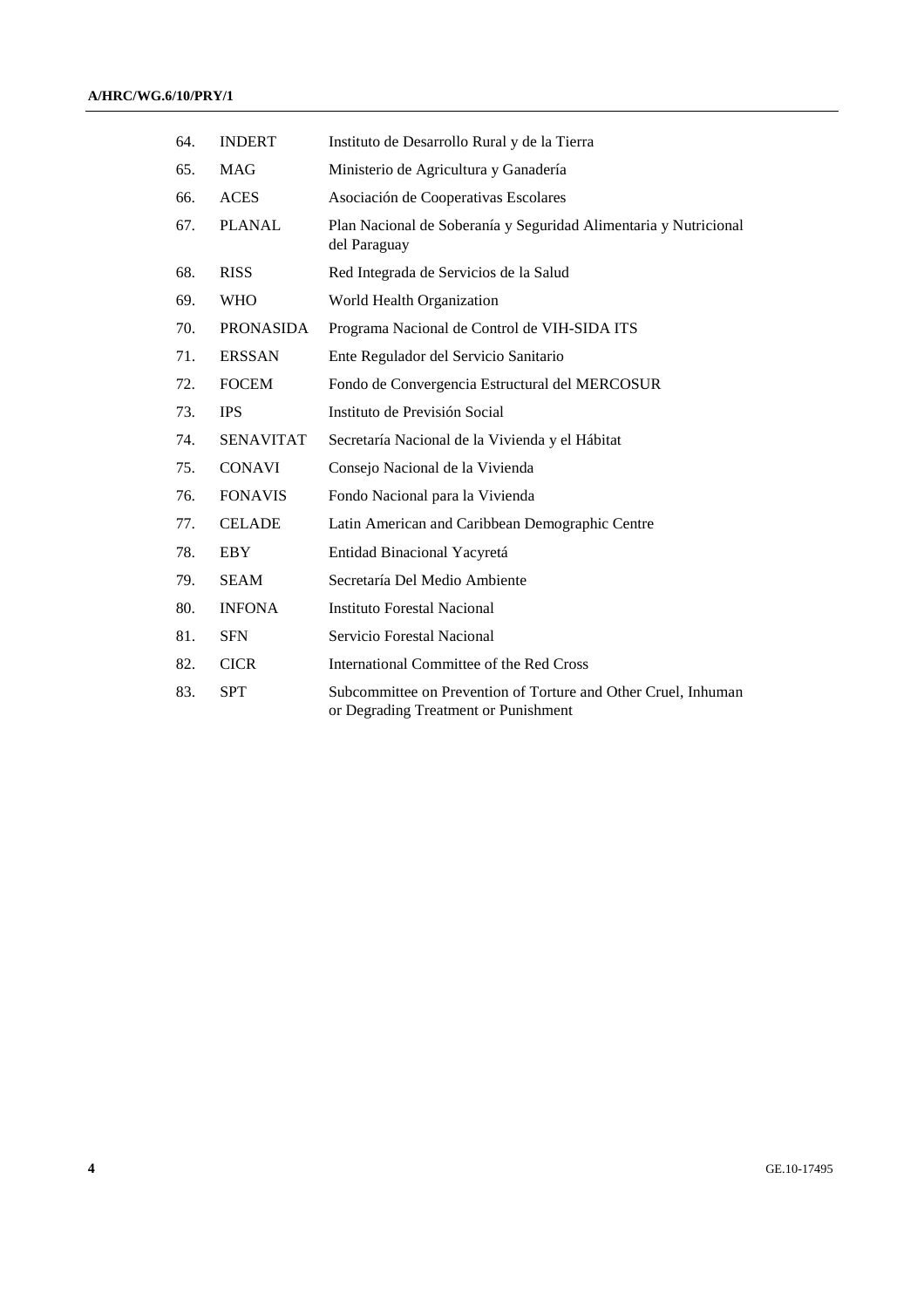# **I. Methodology**

1. This report has been produced by the Ministry of Foreign Affairs and the Ministry of Justice and Labour, as coordinator of the Executive Branch's Human Rights Network, in consultation with the Judiciary, the Legislative branch, the Prosecution Service and the Supreme Electoral Court.

2. Civil society and the Ombudsman's office provided input for the consultation by expressing their views and making observations. Information on the preparatory process for the National Report for the UPR has been published on the State's web pages.

# **II. Background**

3. The democratic revival (in 1989) after 35 years of dictatorship, made it possible to reorganize the political and institutional apparatus and to adopt a new national constitution in 1992. The Constitution established a democratic, representative, participative and pluralistic form of government, founded on recognition for human dignity, which guarantees full respect for human rights. In 2008 for the first time since the establishment of democracy a change of government came about through universal suffrage.

# **III. Overall normative and institutional framework for the promotion and protection of human rights**

4. The Republic of Paraguay is a unitary, indivisible and decentralized State governed by the rule of law. Its territory is divided into 17 departments, themselves subdivided into municipalities which, within the limits determined by the Constitution, exercise political, administrative and legislative autonomy in managing their affairs and independently levy and invest their resources. According to the 2002 Census, the population was  $5.163.198$ <sup>1</sup> with a slight majority of women; in 2009 it had risen to  $6.273.103<sup>2</sup>$ .

5. The Government is chosen by the people through direct and periodic suffrage. Government is exercised by the Legislative, Executive and Judicial branches, which are separate, balanced, coordinated and subject to mutual control.

6. The Constitution is a democratic constitution which guarantees human rights. It recognizes the fundamental rights inherent to the dignity of the human person and establishes a system of safeguards to provide legal protection and oversight for them. The rights for which it provides are consistent with the international human rights instruments which Paraguay has ratified.<sup>3</sup>

#### **A. State bodies responsible for promoting and protecting human rights**

7. Decree No. 1730/09 reorganized the Department of Justice and Human Rights, an agency of the Ministry of Justice and Labour, which is responsible for the Human Rights Network of the Executive Branch. This network was set up by Decree No. 2290/09 for the purpose of coordinating and establishing linkage between policies, plans and programmes developed by the executive branch to improve mechanisms to promote, protect and ensure the implementation of human rights, to raise the profile of rights-based activities and to undertake other activities such as the development of the National Human Rights Plan, the preparation of a general annual report structured by thematic issues, ensuring observance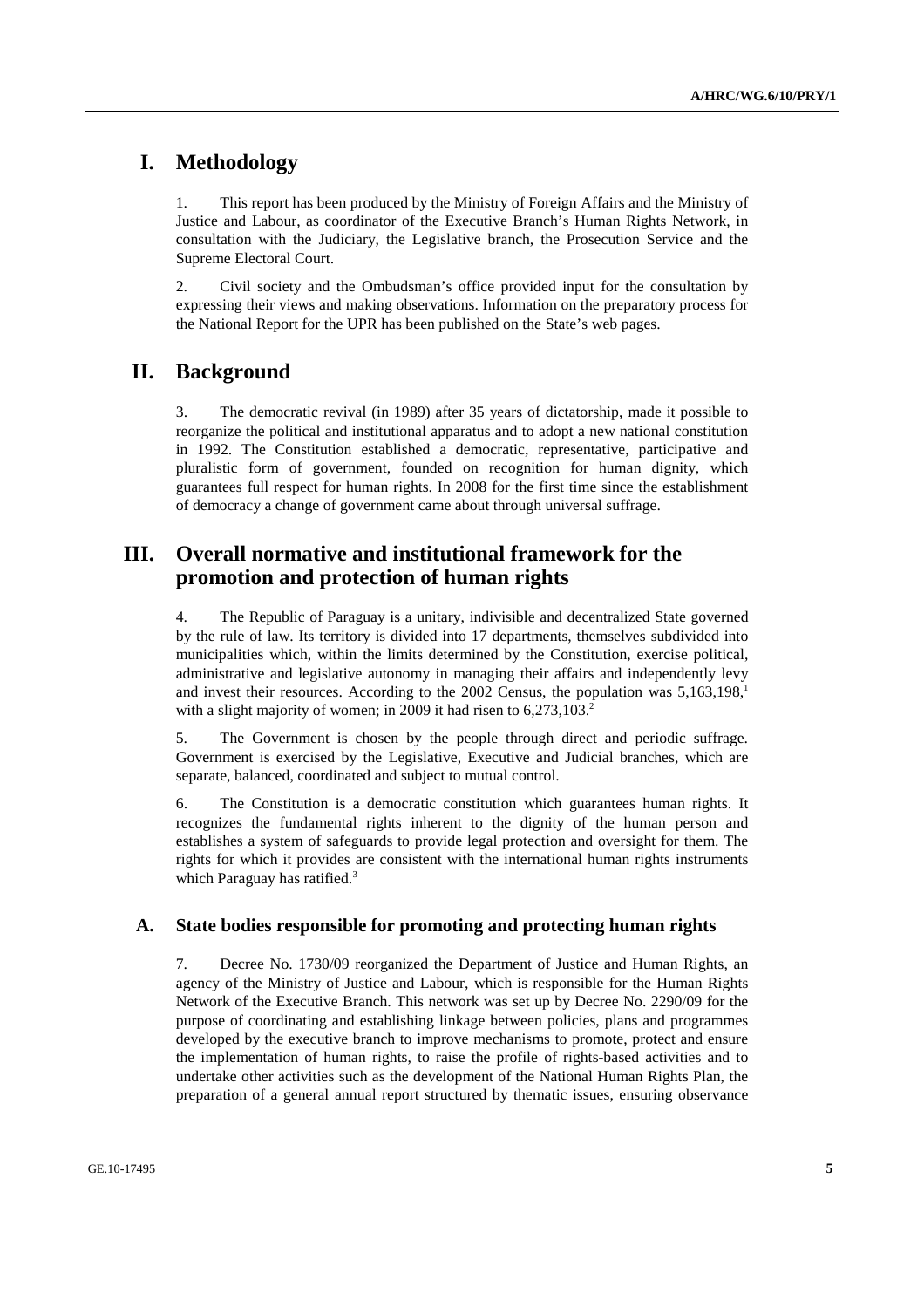and the implementation of the relevant international instruments and participation in the human-rights report-writing process, etc.<sup>4</sup>

8. The State's structure includes numerous human rights departments which form part of the Executive Branch Human Rights Network,<sup>5</sup> an entity in which the Department of Human Rights of the judicial branch participates together with the Prosecution Service.

9. The Executive Branch Human Rights Network has drawn up a Plan of Action 2010– 2011 which sets forth the State's firm determination to fulfil its obligations in this sphere by ensuring full respect for fundamental rights. The Plan is the outcome of interinstitutional cooperation which has resulted in the definition of priorities for action. Technical support was provided by OHCHR, in response to a request made by the President of the Republic when he took office.

10. The strategic objective of the human rights plan is to provide training and an institutional framework for the Government's human resources. In 2010, a total of 10 days' training was provided by OHCHR for 80 officials in 2 courses; the courses covered international human rights mechanisms and the treaty-bodies review system. Pursuant to the Plan, the Ministry of Foreign Affairs has laid the foundations of a system to monitor and follow up the United Nations human rights instruments by organizing round tables on the preparation of reports for the following bodies: the Committee on the Elimination of Racial Discrimination, the Committee on Economic Social and Cultural Rights, the Committee on Civil and Political Rights, the Convention on the Rights of Persons with Disabilities, the Optional Protocol to the Convention on the Rights of the Child, the Optional Protocol on the sale of children, child prostitution and child pornography, the Convention against Torture and the International Convention on the Protection of the Rights of All Migrant Workers and Members of Their Families. In addition, human rights is a mandatory subject for anyone desiring to join or be promoted in the diplomatic and consular corps.

11. The State intends further to strengthen the internal structure of the Executive Branch Human Rights Network and to provide it with institutional resources. The establishment of an institution with ministerial status to be responsible for justice and human rights is also being considered together with the creation of a system of human rights indicators, which will also require strengthening of the National Statistical System.

12. The judicial branch has set up a human rights office (Decision No. 759/00), a technical and administrative body known as the Human Rights Unit, with a broad mandate that was expanded by Act No.  $31/02$ .<sup>6</sup> Its brief is to promote and protect human rights within the sphere of the Judiciary by cooperating with a number of governmental and nongovernmental entities. Its work focuses essentially on the administration of justice in a number of spheres assigned priority: children and adolescents, gender, indigenous affairs, international systems for the protection of human rights (United Nations Organization of American States), economic, social and cultural rights, persons who are vulnerable or disabled and communication.<sup>7</sup>

13. Its work has included the development of human rights aids in order to encourage the courts to refer to the relevant international instruments in their decisions. Noteworthy publications include: the compendium of human rights legislation on disabled persons, three books, Gender Violence, Indigenous Law and Human Rights, a CD on economic, social and cultural rights and information brochures on indigenous law and female workers, 1,500 copies of which have been published.

14. The Prosecution Service has a human rights department which provides nationwide support to prosecutors. Decision No. 1106/01 assigned to criminal prosecutors sole responsibility for human rights offences.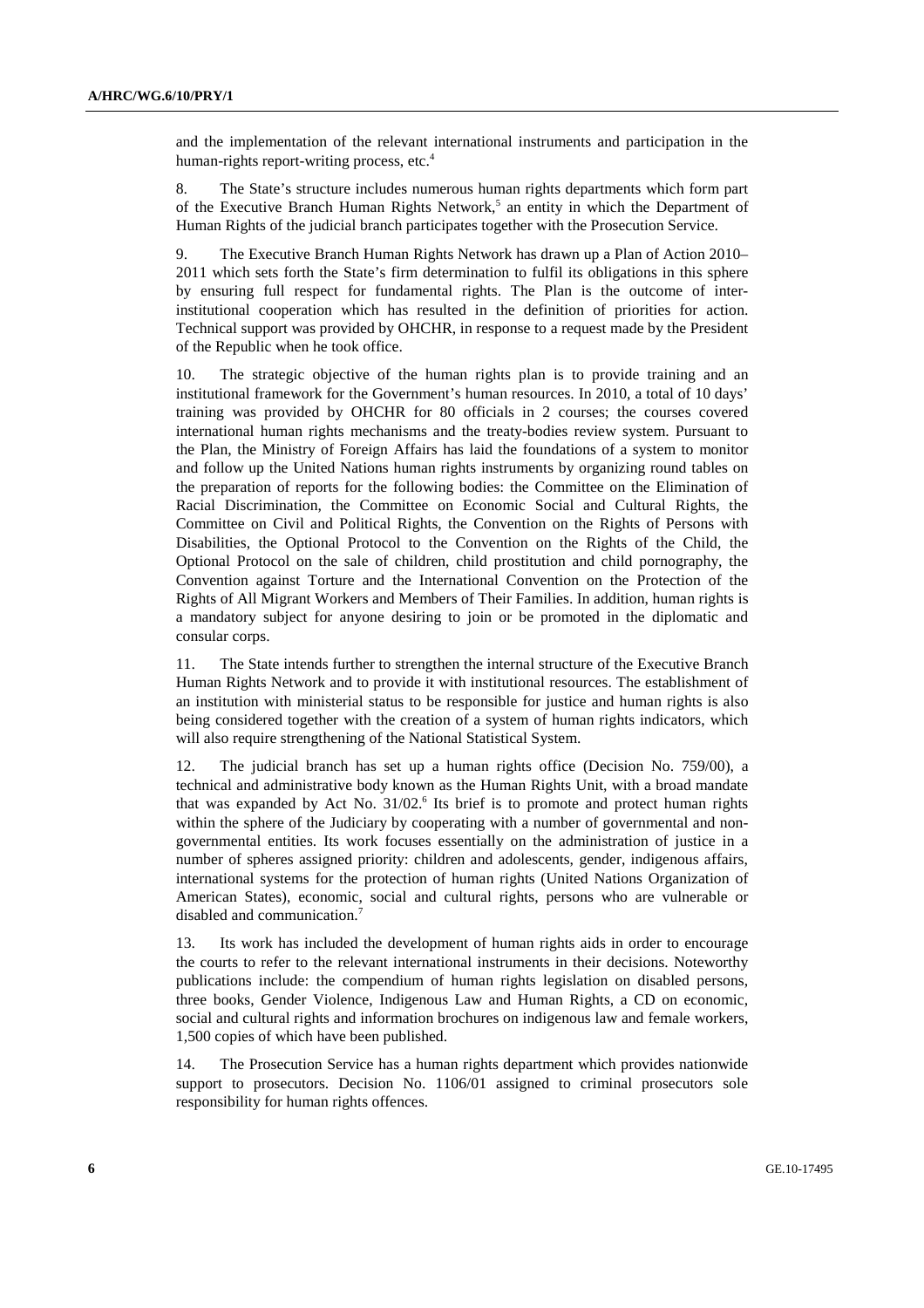15. The thrust of its institutional policy is to prevent human rights offences, with a focus on offences such as torture, inflicting physical injury while performing a public function, using force to obtain statements, hostage-taking, prosecution of innocent persons, genocide and war crimes. During the last four years, a total of 1,072 cases have been investigated involving alleged human rights violations throughout the country.

16. The Legislative branch comprises the Chamber of Senators and the Chamber of Deputies, which have standing human rights committees charged with examining legislation on the subject. The principal legislative instruments adopted are the following: Acts No. 3075/06, No. 3603/08 and No. 3852/09, amending Act No. 838/96 to provide compensation for victims of human rights violations committed during the 1954 to 1989 dictatorship, Act No. 3232/07 to provide credit support for indigenous communities and Act No. 4013/10 governing the exercise of the right to conscientious objection to mandatory military service and establishing civilian service to replace it.

17. The Constitution established the function of Ombudsman, a parliamentary commissioner responsible for upholding human rights, channelling complaints from the public and protecting community interests.<sup>8</sup> The Ombudsman operates 21 offices in the capital and 24 in the hinterland, although for budgetary reasons, not all of these have their own premises. An effort to strengthen its structure in order to respond to the needs of citizens is a challenge for the State.

#### **B. Paraguay's obligations in respect of international human rights law**

18. Paraguay has adopted the principle international human rights instruments and has introduced laws to establish an appropriate legal framework for their effective implementation. In recent years, it has ratified the following instruments: the Convention on the Non-Applicability of Statutory Limitations to War Crimes and Crimes against Humanity, the International Convention on the Suppression and Punishment of the Crime of Apartheid, the Optional Protocol to the Convention against Torture and Other Cruel, Inhuman or Degrading Treatment or Punishment, the International Convention on the Protection of the Rights of All Migrant Workers and Members of their Families, the Convention on the Rights of Persons with Disabilities and its Optional Protocol, the International Convention for the Protection of All Persons from Enforced Disappearance, ILO Conventions No. 156, No. 187 and on Maritime Labour. Drafting of a bill on the implementation of the Statute of the International Criminal Court is currently being finalized.

19. To date, pursuant to its international agenda and in an effort to eliminate the backlog in this area, Paraguay has fulfilled almost all of its commitments for the submission of reports to the United Nations treaty bodies. This is evidence of the political will of the Government to ensure compliance with, observance of and to promote human rights and the responsibility it has assumed in respect of those rights and towards the international community.

20. By Decree No. 1595/09, the Executive set up the Inter-Agency Executive Committee on the enforcement of international decisions, which the Office of the Procurator-General of the Republic is responsible for coordinating. The Committee is charged with taking measures to ensure that international sentences handed down by the Inter-American Human Rights Court and the recommendations of the Inter-American Commission on Human Rights are enforced. As far as payment of compensation is concerned, inter alia the following payments have been made: Agustín Goiburú US\$ 380,085; Yakye Axa indigenous community US\$ 536,760; Sawhoyamaxa indigenous community US\$ 281,217; Institute for the Re-education of Minors US\$ 3,133,499.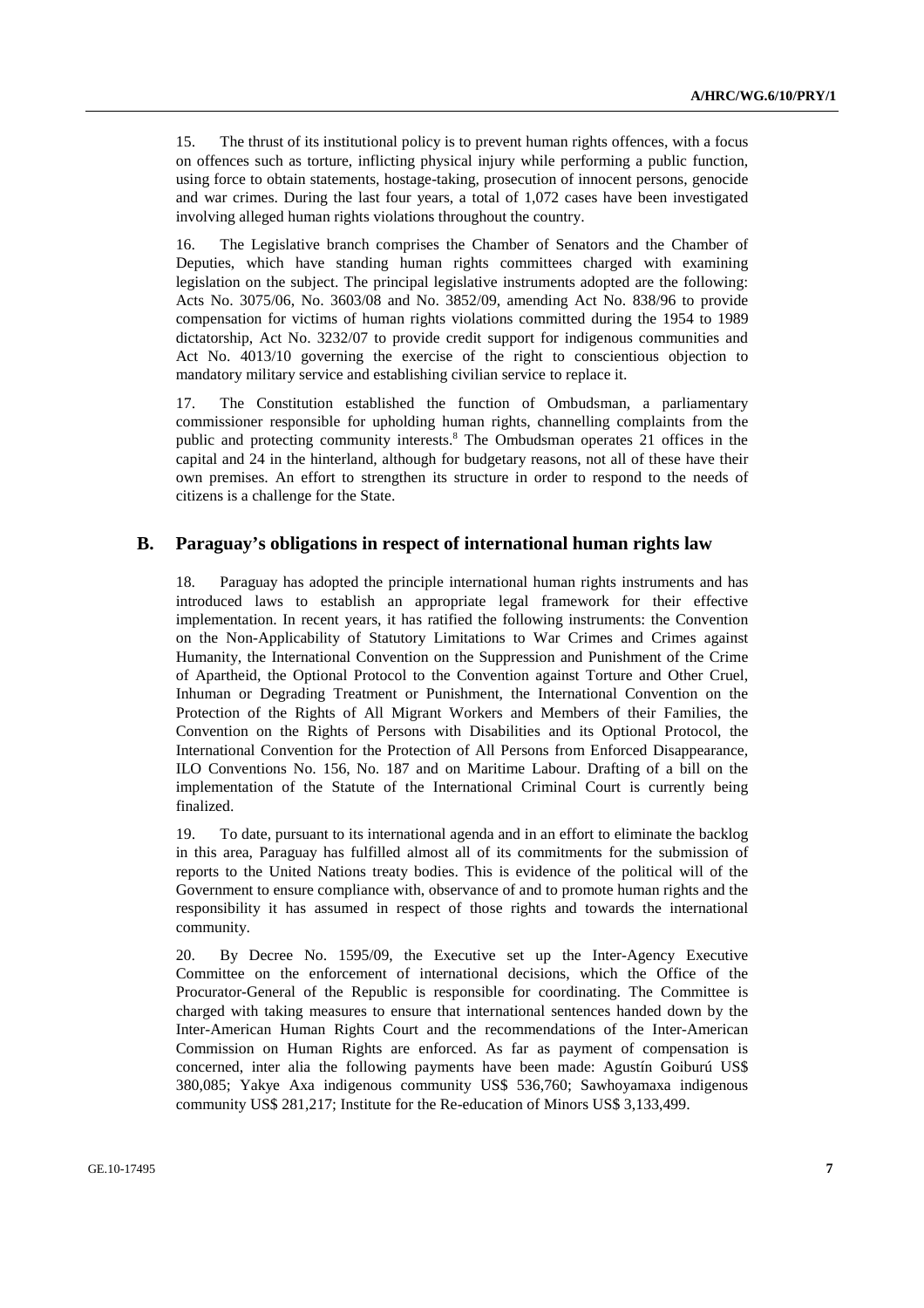## **C. The status of international human rights law in the domestic legal system**

21. Those international treaties which the Congress has adopted by law, and whose instruments of ratification have been exchanged or deposited have become part of the domestic legal system, ranking immediately below the Constitution. International human rights treaties may be amended only by the procedures governing amendments to the Constitution.

# **IV. Measures relating to human rights violations committed by the military regime**

22. The Truth and Justice Commission,<sup>9</sup> was established by Act No. 2225/03. The Commission is responsible for investigating acts committed by agents of the State or of para-State bodies between 1954 and 2003 which constitute or may constitute human rights violations and for drafting recommendations for the adoption of measures to avoid a repetition of such acts. It operated with an initial budget of US\$ 199,381, increased over subsequent years to an average of US\$ 515,463.

23. The final report Anivé Haguä Oiko (Lest it happen again) of the Truth and Justice Commission was submitted to the representatives of the three branches of State at a public ceremony in 2008 and was declared of national interest by Decree No. 1875/09. In accordance with the recommendations made in the report, the Ministry of Education and Culture has introduced training for teachers on the subject of authoritarianism in Paraguay's recent history, and has incorporated the subject into the official curriculum in order to educate and provide training on human rights. The State faces the challenge of making progress towards the implementation of the other recommendations made in the report.

24. Together with the Ministry of the Interior and the Directorate-General for Truth, Justice and Reparation, an agency of the Ombudsman's Office, the Prosecution Service is continuing efforts to find persons who disappeared during the dictatorship and is taking blood samples from relatives for purposes of identification and reparation. Bones from seven corpses were found, three of them with full genetic profiles, at the premises now occupied by the National Police Force Special Unit, where one of the largest torture centres used to operate.

25. In order to develop and revive historical memory, the Judiciary maintains the Museum and Documentation Centre and the Human Rights Archive, otherwise known as the Terror Archive. This contains documents seized during the judicial investigations carried out in 1992 at the Police Force's Department of Investigations. It was reorganized under the CONMEMORIA project (2007) when it was relocated and expanded.

26. In order to provide medical and psychological support for victims of the military regime and their relatives, an agreement was signed between the Directorate-General for Truth, Justice and Reparation and the Ministry of Public Health and Social Welfare to set up a gene bank for identifying detained, disappeared and extrajudicially executed persons.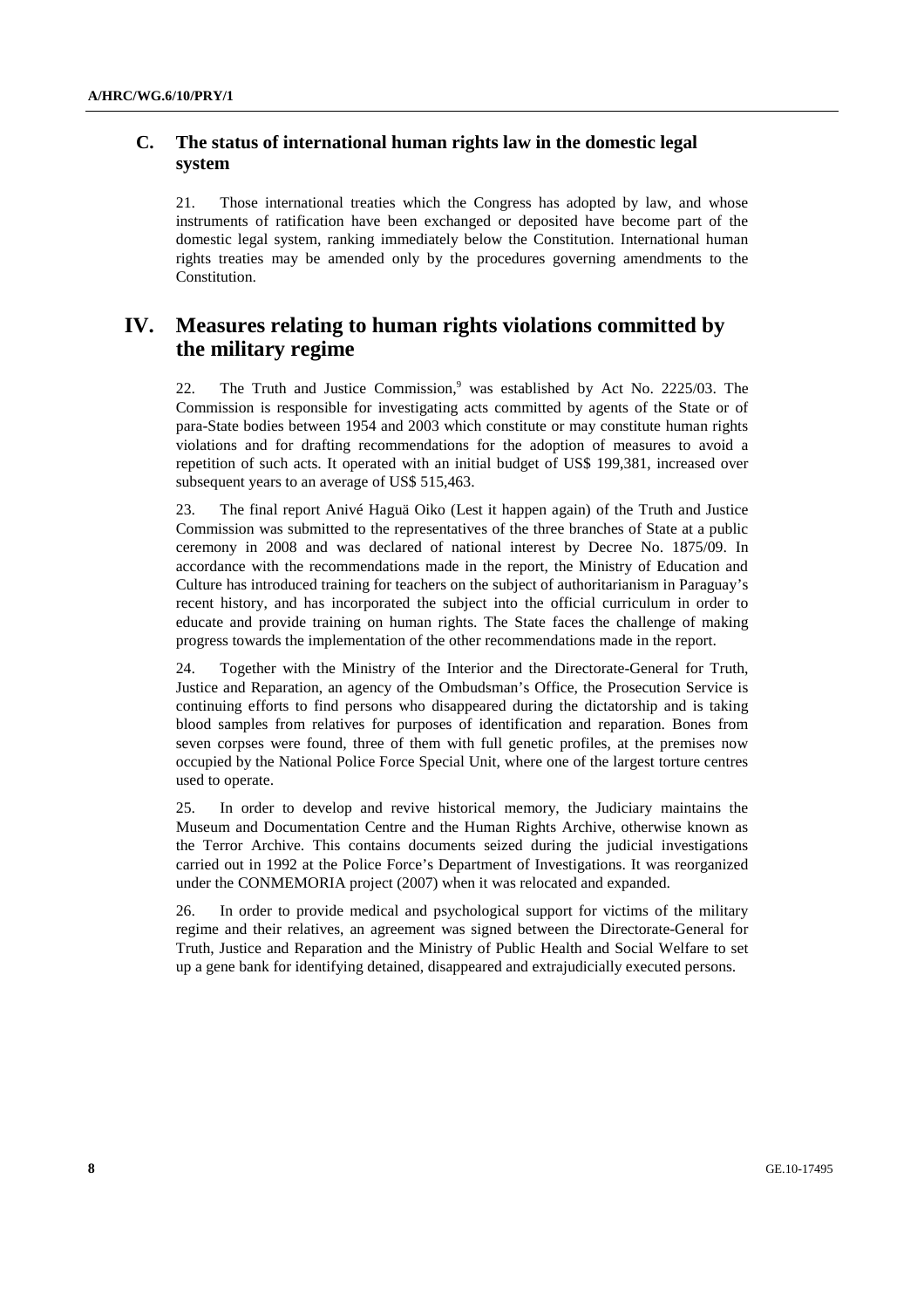# **V. Civil and Political Rights**

## **A. Comprehensive modernization of the system of administration of justice**

#### **1. Penal reform**

27. Since 1997 there have been changes in criminal legislation and criminal procedure. The adoption of Act No. 1160/97 (Criminal Code Act) has enshrined the principles of legality, culpability and proportionality and incorporates the presumption of innocence.

28. Inter alia, the following categories of offence were introduced: domestic violence, incest, sexual abuse, sexual abuse of defenceless persons and children and trafficking in people. Act No. 3440/08 amended a number of categories of offence in terms of the penalties applicable to them and their classification.

29. Act No. 1286/98, (Code of Criminal Procedure), introduced the adversarial in place of the inquisitorial regime and guaranteed freedom, personal safety and due legal process; it established courts to enforce legal safeguards, intermediate-level courts, courts to enforce penalties and ordinary and special prosecution services. It is important that the bill bringing the offences of torture and enforced disappearance into line with the categories established by the international instruments which Paraguay has ratified should be approved.

#### **2. Criminal justice applicable to adolescents**

30. The Code of Criminal Procedure institutes special rules for the investigation and hearing of offences committed by adolescents (14 to 18 years), in accordance with the Children's and Adolescents' Code, book V relating to criminal offences, and is a step forward.

31. Ombudsman's offices, prosecutors' offices, courts, courts of appeal and specialized guardianship and criminal courts for children and young persons have been set up. Nevertheless, we recognize the need to assign more magistrates to this area.

#### **3. Indigenous criminal justice**

32. The Constitution recognizes the right of indigenous people voluntarily to subject themselves to their customary law for matters relating to their own communities, provided those laws do not undermine the fundamental rights laid down in the Constitution. Customary indigenous law shall be taken into account in case of jurisdictional conflicts.

33. The Code of Criminal Procedure lays down procedure for offences concerning indigenous people. A technical consultant specialized in indigenous affairs must be present during the pretrial stage of the investigation. $10$ 

#### **4. Military justice**

34. Military courts are established by the Constitution, which restricts their jurisdiction to purely military offences and misdemeanours committed during active service, except in cases of international armed conflict.

35. Current military legislation, which dates from before the Constitution, provides for the death penalty for a number of offences, especially during wartime; in this respect the code of military justice is not in keeping with current procedural models on account of its inquisitorial nature.<sup>11</sup> Although in practice it is tempered by the application of the constitutional guarantees relating to due process, reform of the military system of justice is a challenge that has to be taken up.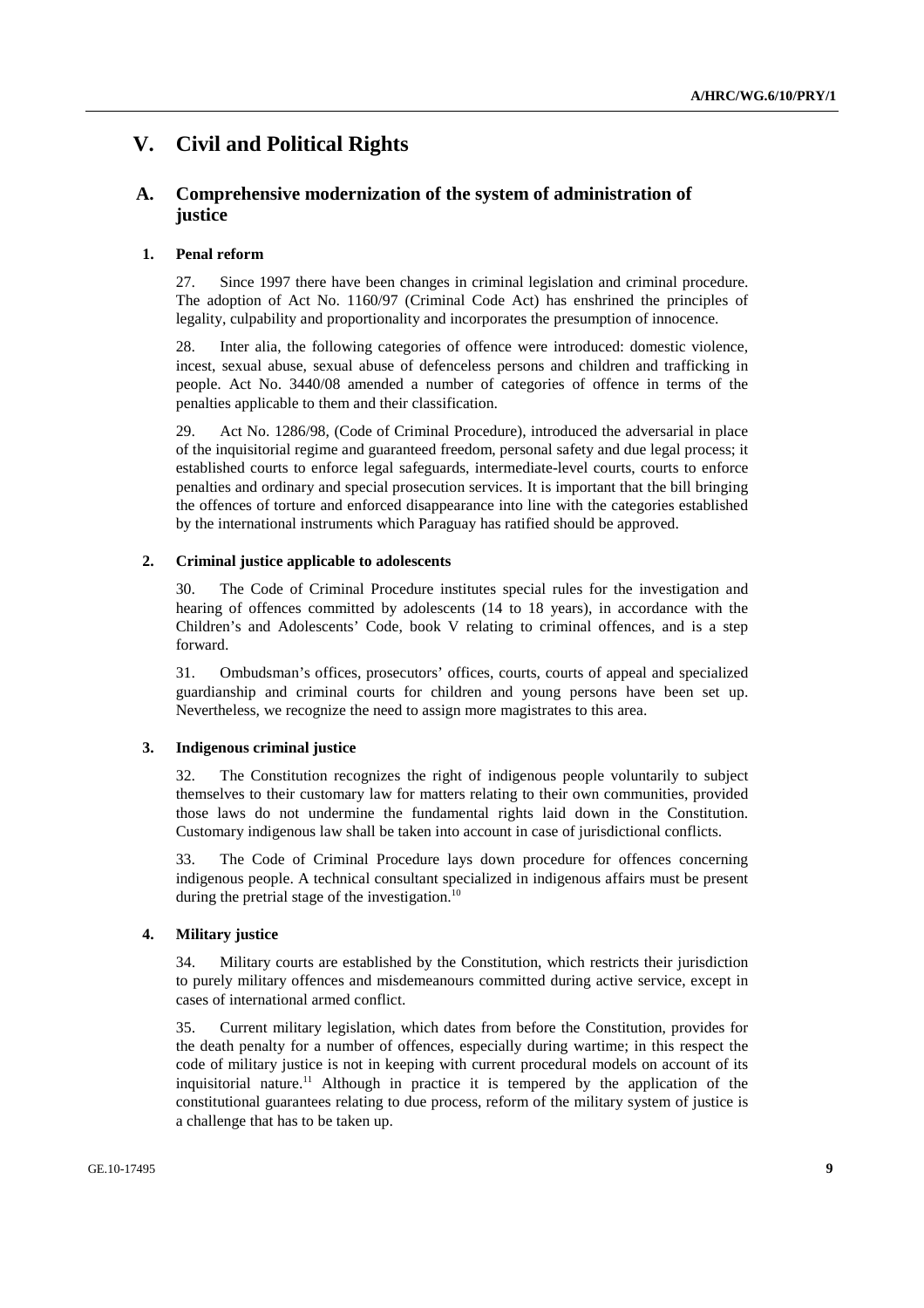36. It should be pointed out that in accordance with the Constitution, ordinary offences committed by military personnel are tried by the ordinary courts.

#### **5. Access to justice**

37. The Judicial Branch has adopted a strategic plan for 2005–2010 with the aim of ensuring not only that the Judiciary is independent, respected, prestigious, reliable and transparent but also that it is composed of judges and officials who are suited to their task, efficient and who provide service of an excellent quality, timely and non-discriminatory access to justice while ensuring legal safeguards. The thrust of its action is based on judicial governance, judicial management and administrative management.<sup>12</sup>

38. In Decision No. 517/08, the Supreme Court of Justice set up the Judicial Assistance Service in 8 departments and 61 districts. These offices provide channels of communication between those who provide justice and their community; it also serves as a means of providing civic and legal training and of prevention. In May 2010, there were 782 judicial outreach workers (292 of whom were women), providing 2,432 services for the benefit of 140,000 persons. In addition, the legal mediation service was extended to 14 sites in Paraguay and in 2010 the Secretariat for Gender Issues was set up within the Supreme Court and charged with ensuring women's rights are incorporated and institutionalized into the administration of justice.

39. The Constitution establishes and guarantees the financial independence of the Judiciary, which receives no less than 3 per cent of the central government budget. In 2010 the budget of the Judicial Branch accounted for 7.47 per cent of the central government budget. Its budget was subdivided into funds for the Supreme Court and the Office of the Public Defender, the Supreme Electoral Court, the Council of the Judiciary and the Judges Investigation Panel.

40. The mission of the Office of the Public Defender is to ensure due legal process and effective protection for human rights within its sphere of competence. It has 192 public defenders throughout the country, most of them dealing with criminal law. In 2007–2009, legal assistance was provided for 79,800 cases, a volume which has posed the challenge of reinforcing the institution so that it may provide more effective coverage.

41. By Decision No. 184/98, the Prosecution Service set up the Victims' Support Agency, which provides comprehensive support covering the psychological, social and legal needs of victims. Since 2007 it has provided support for 31 victims of human rights violations.

42. In 1993, the Ethnic Rights Unit was set up in order to ensure implementation of legislation on ethnic rights and to safeguard them in the administration of justice; it was transformed into the Department of Indigenous Affairs by Decision No. 185/98 to enable it to provide prosecutors with technical support to ensure the implementation of specific national and international provisions on indigenous affairs and to act as a technical consultant whenever members of indigenous communities are involved either as victims or offenders in criminal cases.

43. The Unit has drawn up a set of mandatory instructions for the complaints registry and for prosecutors, which were approved by Decision No. 3918/09. Pursuant to these instructions, the Department must be informed from the outset of any affairs involving members of indigenous communities. Since 2009, it has been provided with the necessary human resources and its own offices.

44. The Prosecution Service has a training centre where its officials are given training on children's and gender issues, human rights, criminal and procedural law; each year 3,000 officials receive training. The Prosecution Service operates and is administered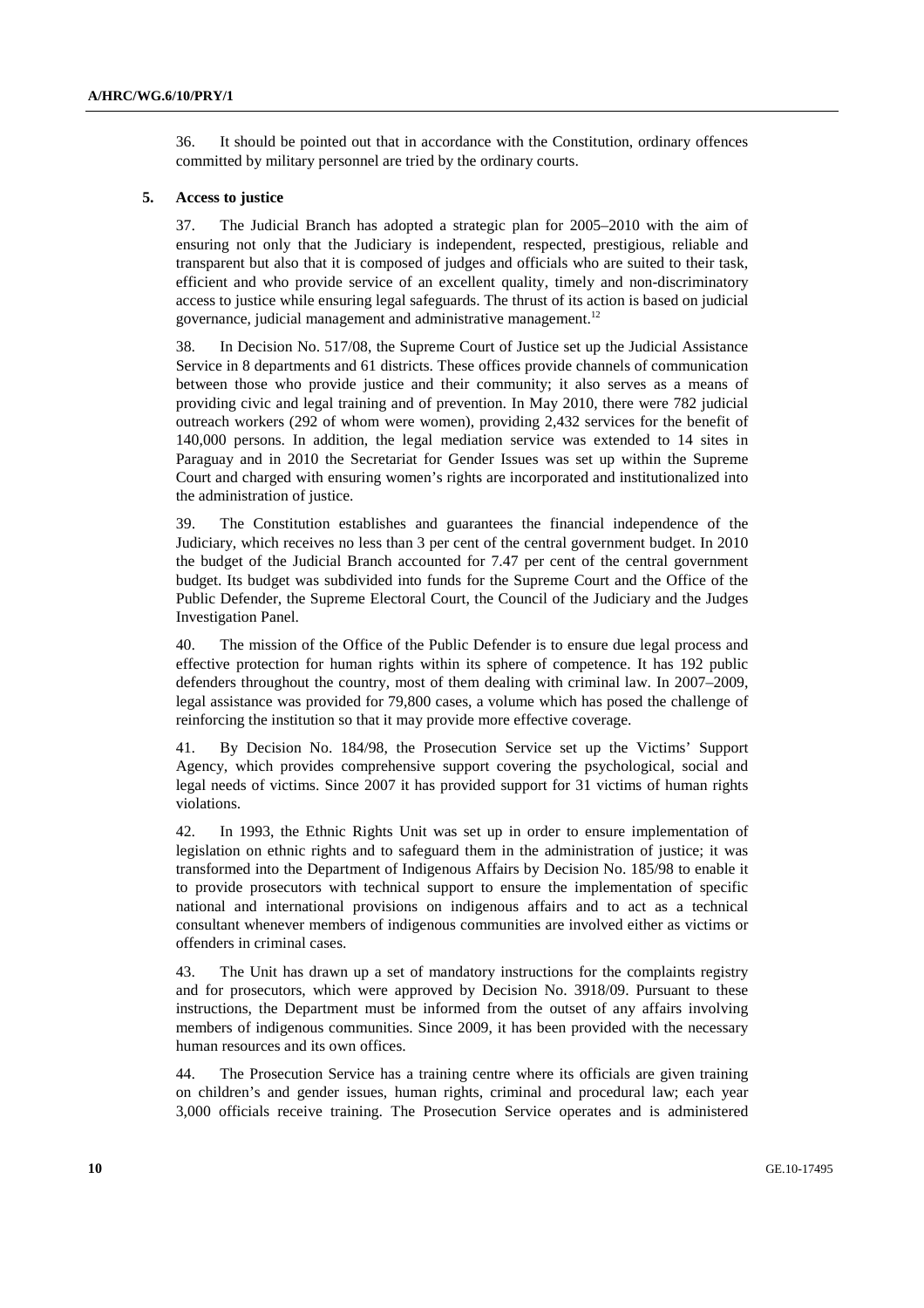independently in accordance with Act No. 1560/00 and its budget increased by 26 percentage points between 2007 and 2010.

45. Most of the perpetrators of human rights violations committed during the dictatorship have been dealt with by the courts. The victims of those violations have, and continue to receive compensation in accordance with Act No. 838/96.

## **6. Public security**

46. The Ministry of the Interior has completed drafting the Basic Document for a national policy on public security with the following main lines of action: civic participation, human rights, gender violence, the effort to combat impunity, and communication. The document will be widely disseminated and discussed in the political, social and academic spheres in order further to develop it. The main challenge in implementing it will be to involve all stakeholders and to establish public security as the cornerstone of democratic governance.

47. The Ministry of the Interior and the Office of the President have set up human rights departments in order to promote measures to implement human rights policies, plans and programmes. The actions carried out by them have included providing support in procedures involving community interests, monitoring conditions of detention in police stations, bringing domestic legislation into line with human rights standards, drawing up procedural protocols for the police, accountability and receiving, channelling and following up complaints.

48. The National Police Force has approved<sup>13</sup> a protocol on methods of intervention for large-scale expulsions, which lays down the procedure to be observed by police officers when enforcing decisions of the courts, and which emphasizes negotiation, dialogue, mediation, refraining from the use of force and protecting vulnerable persons to achieve a less confrontational approach, permit peaceful outcomes and meet the needs of those affected. According to data from the Police, during 2008 to 2010 they acted in approximately 98 expulsions ordered by the courts, affecting 1,066 families; most of the expulsions were carried out through dialogue and negotiation, a marked change from previous years.

49. The National Police Force<sup>14</sup> runs human rights training programmes for its personnel. The programmes are included in the different levels of police training which includes 224 hours of lectures on human rights. It also has a permanent in-service training programme on human rights and humanitarian principles as they apply to policing, with 80 hours of lectures. The Ministry of the Interior runs a programme to provide up-to-date information on human rights for policing, which emphasizes protection for the vulnerable. Each year, police officers are trained as instructors with the assistance of ICRC.

50. The Police Force has strengthened its monitoring systems;<sup>15</sup> it has provided additional human, material, normative and operational resources for the Department of Internal Affairs and the Police Justice Department,<sup>16</sup> and has made accountability a mandatory aspect of policing. As a result, in 2009 proceedings were instituted against 37 police officers for causing bodily harm in the course of their duties; 34 of them were punished. As recommended by the Subcommittee on Prevention of Torture and Other Cruel, Inhuman or Degrading Treatment or Punishment, a mandatory register of persons deprived of their liberty, using sealed and numbered registers is now kept in police stations to ensure that procedural principles are complied with.<sup>1</sup>

51. We should mention that in May 2010, Act No. 3994/10 declared a 30-day state of emergency in the departments of Concepción, San Pedro, Presidente Hayes, Amambay and Alto Paraguay in response to the serious disturbances caused there by criminal gangs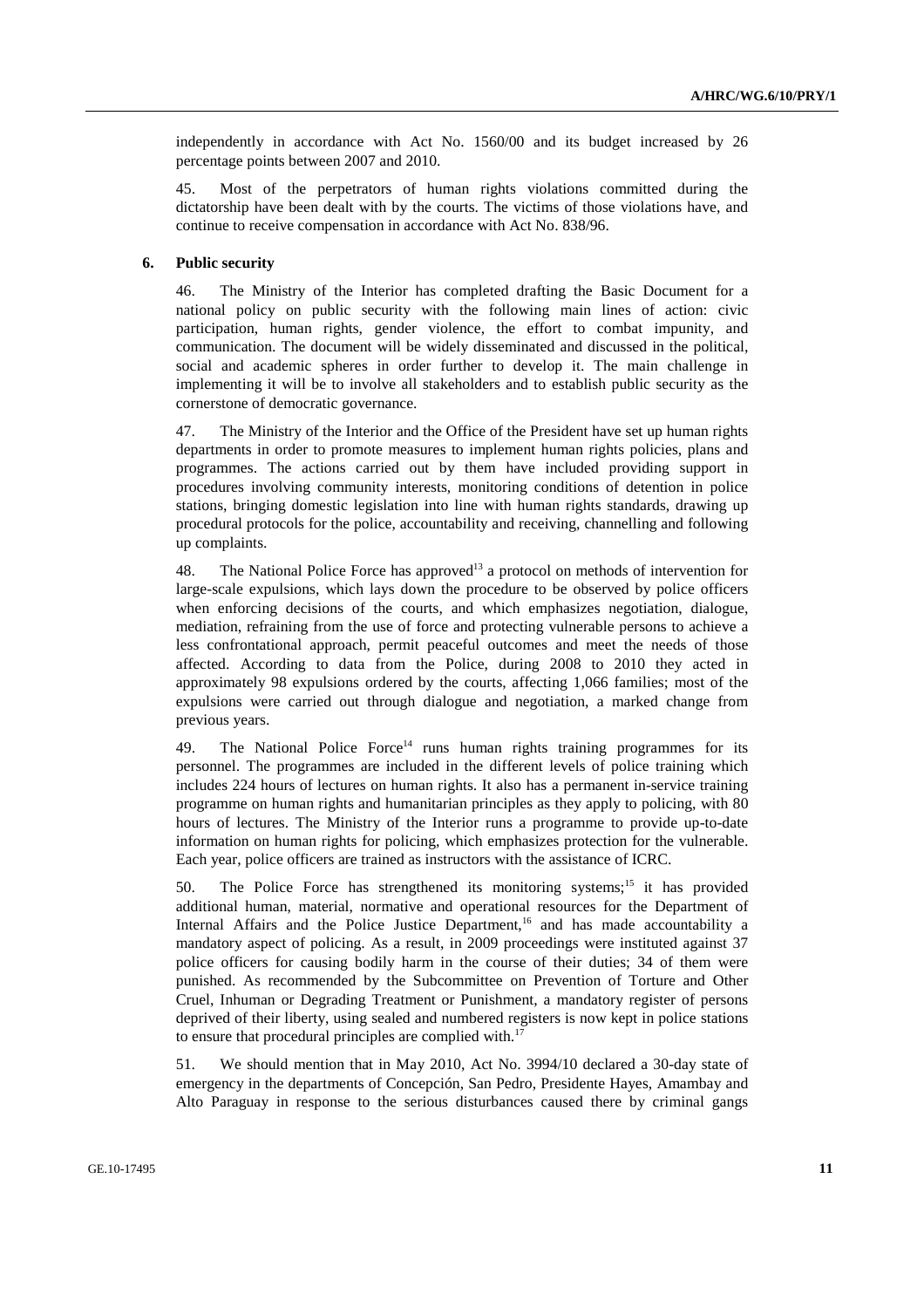operating in the area which threatened the normal operation of the constitutional bodies, life, liberty and individual and property rights. $18$ 

52. The Government ensured that there was no limitation of specific fundamental rights in this instance.19 The Executive Branch Human Rights Network informed the public of the scope of the Act, and permanent response bureaux were opened, jointly with the local authorities<sup>20</sup> to channel and hear any complaints. No complaints were lodged against the security forces $21$  for human rights violations.

#### **B. Detention facilities**

#### **1. Prisons**

53. The prison system dates from the 1970s. For this reason, in July 2010 the Executive adopted Decree No. 4674 as the first step in the process of prison reform. The Decree established the National Commission comprising members of the judicial system and other persons to review the prison system in the light of contemporary methods of treating persons deprived of their liberty.

54. The Ministry of Justice and Labour is developing a plan to improve the treatment of detainees and to improve the infrastructure of prisons. There are 15 prison facilities for adults, with a total capacity of 5,146 and a current population of 6,367 (69 per cent awaiting trial – 31 per cent convicted). In 2009 a prison census and a health examination of all detainees in all prisons were carried out to gather data for plans and projects for the comprehensive reform of the system.

55. Investment was made in new buildings and improvements to several prison facilities, including Pedro Juan Caballero, Emboscada, Coronel Oviedo and Industrial Esperanza. A basic bilingual education programme (PRODEPA) is being carried out in two facilities to teach adults to read and write.<sup>22</sup>

56. The National Vocational Advancement Service and the National Labour Skills and Training Service carry out activities to teach skills to and provide training for young persons and adults with a view to reintegrating them into society. The primary health-care programme has been implemented in order to provide early diagnosis of diseases among inmates, improve their access to medical care and to teach first aid: 60 prisoners have been trained as outreach workers.

57. A pilot Gender in Prison programme has been implemented in the *Amanecer* section of the *Casa del Buen Pastor* women's prison. It involves alterations to the infrastructure and a refresher course for the specialist staff responsible for mothers in prison with their children.23

58. The Paraguayan Institute for Indigenous Affairs and the Ministry of Justice and Labour have conducted the first survey of indigenous detainees,  $24$  concerning the value they attach to receiving work training, which is provided (according to the survey) to 50 per cent of the 80 indigenous detainees.

59. In 2009 Paraguay received a visit from the Subcommittee on Prevention of Torture and Other Cruel, Inhuman or Degrading Treatment or Punishment; the Subcommittee's report has been published together with information on the progress made in response to its recommendations. The bill on the Act for a mechanism to prevent torture is already half way through the process of adoption by the Senate. Furthermore, a programme needs to be developed to provide support for persons who have served their sentence, to help them reintegrate into society.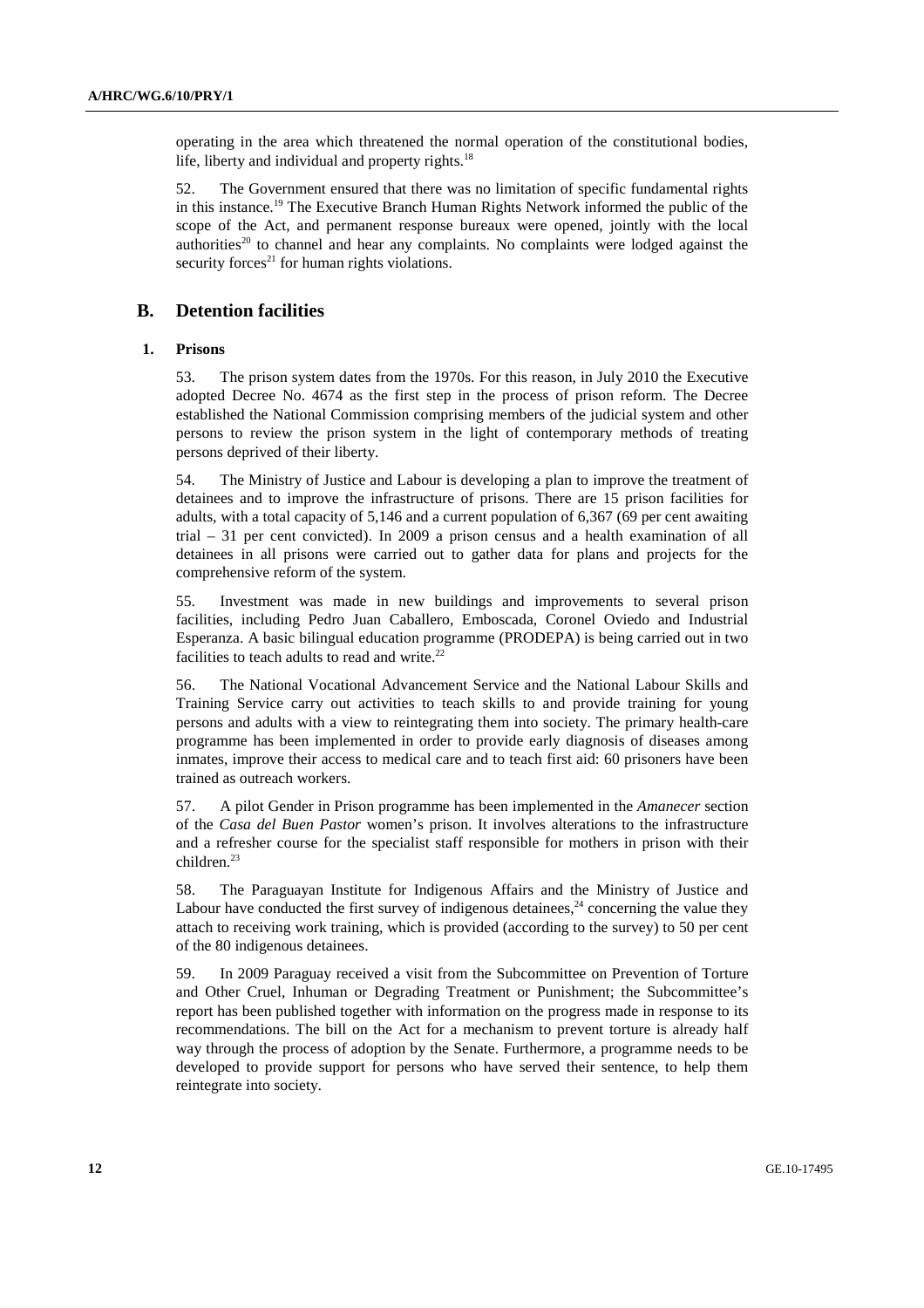#### **2. Rehabilitation centres**

60. The Constitution stipulates that custodial measures require that adolescents be detained in special facilities designed to fulfil an educative purpose. To meet this requirement, rehabilitation centres have been built in Villarrica, Ciudad del Este and Concepción and the infrastructure and equipment of the other centres have been improved thanks to an investment of US\$ 330,868 during the period 2008/09, a 13 per cent increase in their budget over the last two years.

61. The centres have teaching units and workshops to provide work training, thanks to which it has been possible to implement adult literacy programmes in all rehabilitation centres. A total of 250 adolescents were enrolled in the programmes: 40 per cent of them were illiterates or functional illiterates, 48 per cent had completed the fourth grade and 12 per cent the intermediate remote education programme.

62. Work training was provided via the National Vocational Advancement Service, the National Labour Skills and Training Service and the Prolabor programmes for the benefit of 88 per cent of the adolescent detainee population. In addition, the 2009–2010 training plan, with an emphasis on gender issues, was provided for 173 staff in rehabilitation centres.

63. There is a need to ensure effective implementation of government policy in respect of adolescent offenders.

#### **C. The rights of indigenous peoples**

64. Act No. 904/81 establishing the Indigenous Communities Statute and the amendments thereto recognize the specific rights of the indigenous communities and establish the Institute for Indigenous Affairs, the institution that oversees indigenous policy and coordinates with the other State bodies any measures concerning them. Cross-cutting legislation has been promulgated to complete certain aspects of the Statute mentioned in this report. In recent years, the Institute for Indigenous Affairs has been strengthened and has improved its previously weak image.<sup>25</sup>

65. The 2002 National Indigenous Population and Housing Census registered 20 indigenous peoples who make up some 2 per cent of Paraguay's total population, an ethnic diversity that enriches our culture. In 2010, the Institute for Indigenous Affairs has registered 534 communities, 414 of which have legal personality. There are 1,234 legally recognized community leaders. One per cent of them, 13 in all, are women, which is a small step forward.

66. As regards the process of prior consultation and participation, the communities have set up civil-law associations which take part in matters relating to indigenous policy and in their economic activities. On their own initiative they have held workshops to develop skills of relevance to public bodies, with the support of the Institute for Indigenous Affairs and the United Nations.

67. In conjunction with an NGO, the Legislative Branch has organized a seminar on consultation and participation of indigenous peoples, which was attended by indigenous leaders from different peoples and ILO experts. One outcome of the workshop has been consideration of a protocol on consultation mechanisms, due to be implemented in 2011. At the individual level, indigenous persons have held elected office on municipal and departmental bodies.

68. While respecting their cultural identity and diversity, indigenous persons possess a national identity card and an ethnic identity card specifying to which ethnic group and community they belong. In 2009–2010, identity cards were issued to members of 38 indigenous communities, together with 3,968 ethnic identity cards; 848 entries were also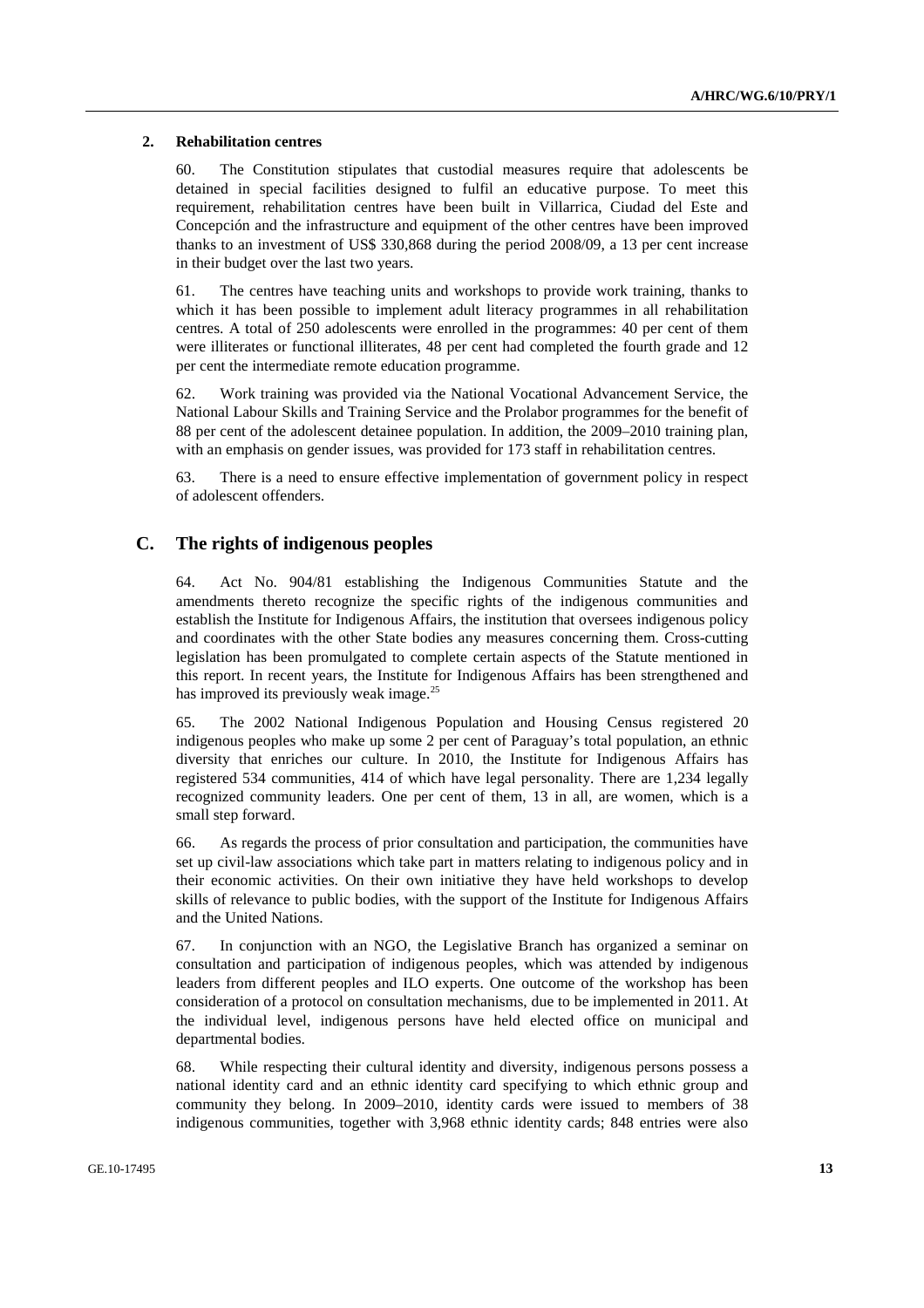made in the civil registry, which marks a step forward as according to the National Indigenous Population and Housing Census, 50 per cent of the indigenous population do not have an identity card.

69. The Territory, Participation and Development Programme has been the Government's priority for its social policy. The aspirations of the indigenous people focus on these three issues, foremost among which is the recovery of their ancestral lands. It should be borne in mind that 55 per cent of the indigenous communities hold communal property deeds. The State budget includes an item for the purchase of lands. In 2009, the Institute for Indigenous Affairs invested more than US\$ 4,000,000 to purchase land. Funds are allocated to other items of its budget to foster the ethnic development of the communities.

70. Between 2007 and 2009, various indigenous communities were given the deeds to 95,721 hectares of land. The target for 2010 is to hand over deeds to 55,970 hectares, with the objective of providing deeds to 279,850 hectares by 2013, allowing 95 indigenous communities to live on settlements with their own leaders.

71. In order for the indigenous communities to exercise their right to a form of development compatible with their way of life, a balance needs to be struck between the following elements: territory, community participation and development within a framework of ethnic diversity, which poses a challenge. In addition, an effort is required to strengthen inter-institutional efforts at the national and local levels because indigenous settlements are in remote and inaccessible locations.

72. As for efforts to combat discrimination, the national Parliament is examining a bill to combat all forms of discrimination whose adoption will herald a significant step forward for efforts to combat racism and discrimination.

#### **D. Women's rights**

73. The Presidential Office Secretariat for Women, which was set up by Act No. 34/92, is involved in drafting, coordinating and implementing public policies so as to take into account the gender dimension in order to eliminate all forms of discrimination against women and promote equal opportunities. As a result of the Fourth World Conference on Women (Beijing 1995) the National Equal Opportunities Plans for Men and Women I, II and III were implemented.

74. National Equal Opportunities Plan III (2008–2017) was programmed around three lines of action: prevention, inclusion and protection in nine areas: equal rights for men and women, the culture of equality, access to economic resources and work, equity in education, a healthy and sustainable environment, comprehensive health, effective decentralization, social and political participation and living without the threat of violence.

75. The campaigns Equal in every Respect (2006), Silence Kills (2008) and No more Complicity, Silence Kills (2009) were organized as part of the National Equal Opportunities Plans II and III in order to raise awareness of the gender gap and of violence against women through cultural change.

76. As far as social and political participation on equal terms is concerned, the project Equal Opportunities through Political Participation has been implemented to foster gender equality and the empowerment of women by strengthening policies to achieve equality and enhance the skills of political and social stakeholders by providing opportunities for a dialogue between them.<sup>26</sup>

77. In 2008, inter-institutional mechanisms were developed to ensure, uphold, protect and promote the rights of women and girls; these mechanisms sought to involve society as a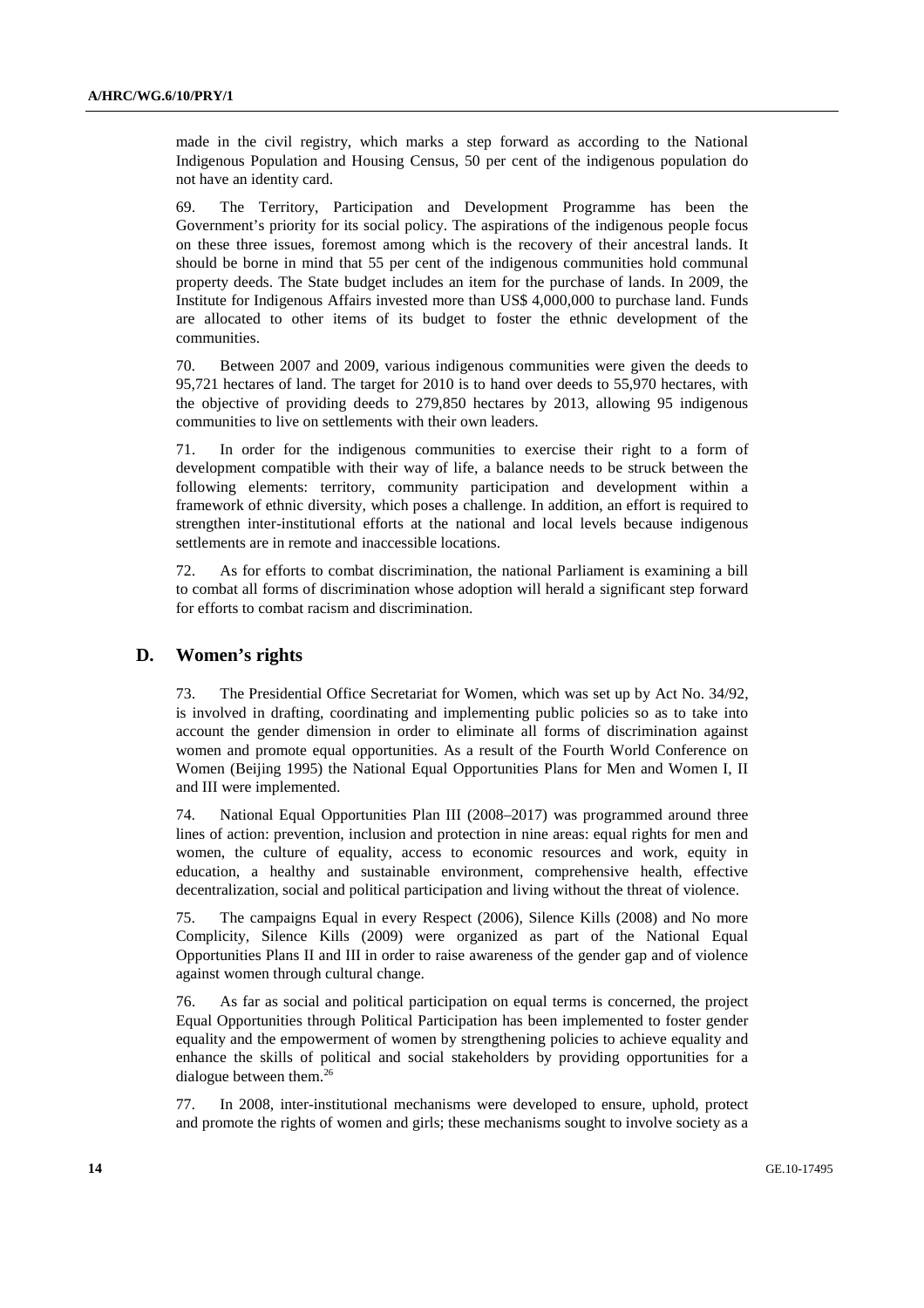whole. In addition, divisions for women and girl victims of violence were set up in three police stations in the metropolitan area and three in the hinterland.<sup>27</sup> A workshop was held to allow an exchange of methods of action and intervention in order to strengthen and improve the services offered to victims of gender violence.

78. In order to help provide a specialized response and to improve the police's handling of domestic violence, the 1600 telephone number for cases of domestic violence was introduced under the police force's 911 emergency call system; calls to this number are handled separately.

79. The Ministry of Health and Social Welfare's Protocol on Care for Persons affected by Violence and the Prosecution Service's Protocol on Comprehensive Expert Investigation of Sexual Offences were unified to permit their use in health posts nationwide.

80. By Decision No. 4257/07, as part of the effort to prevent and punish violence against women, the Supreme Court ordered the use by magistrate's courts of a form for registering acts of violence in order to provide immediate assistance to victims of violence. Notwithstanding the efforts made, we still face a challenge to reinforce the means of intervention in order to provide a response to this problem and to develop reliable and trustworthy statistics on it.

81. The Supreme Court holds a constitutional mandate as the guardian of the will of the people and strives to include women in politics. Its Gender Unit was established by Decision No. 130/09 to incorporate the gender perspective into the electoral process and to develop and increase women's participation in politics. Act No. 834/96 set a minimum quota of 20 per cent of women on electoral lists, although changing this proportion is a challenge that still has to be taken up if parity is to be achieved.

82. In connection with Paraguay's desire to assess the impact of government policies through a differential approach, we still have to introduce statistical information systems to generate data differentiated by gender and to increase the budget of the Presidential Office for Women's Affairs.

### **E. The rights of children and adolescents**

83. After ratification of the Convention on the Rights of the Child, a number of changes were made to legislation. These included Act No. 1136/97 on Adoption and Act No. 1680/01 Children's and Adolescents' Code.28

84. The Children's and Adolescent's Code established the National System for Comprehensive Protection and Advancement of Children and Adolescents, which comprises the National Council for Children and Adolescents. Its strategic Plan for 2008– 2013 hinges on the implementation of government policies to provide comprehensive care, ensure institutions are properly managed and to restore the rights of vulnerable children and adolescents.

85. The National Secretariat for Children and Adolescents, which was set up by the Children's and Adolescent's Code, is responsible for implementing the public policies of the National System for Comprehensive Protection and Advancement; these include the National Policy for Children and Adolescents 2003–2013; the National Plan of Action 2003–2008 and three sectoral plans: the Plan to Prevent and Eradicate Child Labour and to Provide Protection for Adolescent Workers; the Plan to Prevent and Eradicate the Sexual Exploitation of Children and Adolescents and the Plan to Prevent and Eradicate the Ill-Treatment and Sexual Abuse of Children and Adolescents.

86. The Abrazo (Hug) Programme offers an entry point to the social protection network against poverty via four elements: the street, the family, open centres and protection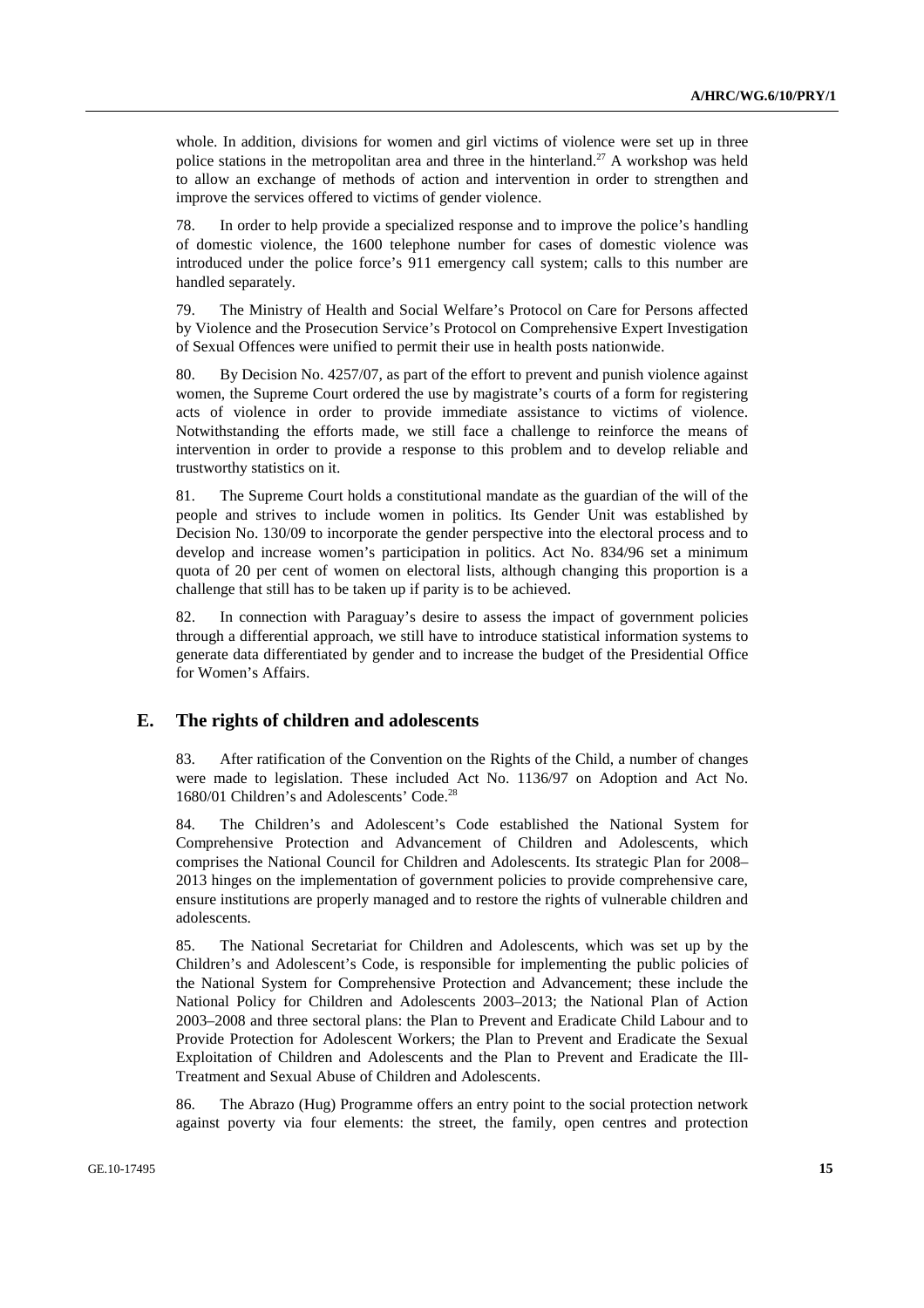networks; it provides care for 1,800 children from more than 1,100 families in 13 open centres and has a budget of US\$ 2,190,336.

87. The *Fono Ayuda* telephone helpline, which was set up to allow children and adolescents to lodge complaints, was reorganized in 2009 to offer three services: a helpline, one-to-one advice and emergency intervention and is open 15 hours each day. As of March 2010, 6,457 cases had been dealt with. It operates with a budget of US\$ 152,507.

88. The Centre for Adoption caters for children who have lost their family or who are at risk of losing it, and operates through the courts. The Alternative Care Unit for Children and Adolescents has been operating since 2010. It looks after 2,500 children in institutional care. It has a policy of family placement as a first step to removing children from the institutional environment by encouraging forms of temporary placement in families, while giving priority to the preservation of links with their biological family and community of origin through adoption.

89. Since 2009, through its Women, Child and Adolescent Victims of Violence Division, the Police Force has operated specialized units that receive on average one phone call every 12 minutes and one complaint every 2 hours.

90. By Decision No. 03/10 the Ministry of Justice and Labour has established a team to modernize the system of management of homes by implementing the Human Rights Council's Guidelines for the Alternative Care of Children and the recommendations made by the Committee on the Rights of the Child to Paraguay. These are reflected in the Regulations applicable to Ara Pyahu (New Sky), Temporary Shelter which takes in some 98 children each year.

91. The Supreme Court has pressed ahead with its Family Placement Programme designed to provide specialized care for children removed from their families by the courts and its Programme for Adolescent Offenders,<sup>29</sup> which provides multidisciplinary care for adolescents sent to prison. In 2009, 203 persons were concerned by the Programme. We need to take up the challenge to strengthen these programmes in order to expand the coverage they offer.

92. We recognize that the National System for Comprehensive Protection and Advancement needs to be strengthened and the actions of its member institutions systematically coordinated.

#### **F. Efforts to combat trafficking in people**

93. The 2007 reform of the Criminal Code introduced this category of offence and the prescriptions of the Palermo Protocol, in accordance with United Nations resolution No. 1373/01.

94. Decree No. 5093/05 established the Inter-Institutional Forum to Combat Trafficking in People. This body is drawing up policies to combat such trafficking by working on prevention, comprehensive protection and care for victims, investigation, prosecution, trial and punishment, local, national and international cooperation, supervision and monitoring. Further efforts are needed to strengthen the body.

95. According to data jointly produced by the National Secretariat for Children and Adolescents, the Presidential Office Secretariat for Women and the Prosecution service, in 2004–2008 there were 84 complaints concerning trafficking for sexual exploitation or work. Of these complaints, 90 per cent were from Argentina and the victims were from the country's interior. A total of 32 persons were repatriated, most of them women. Of the total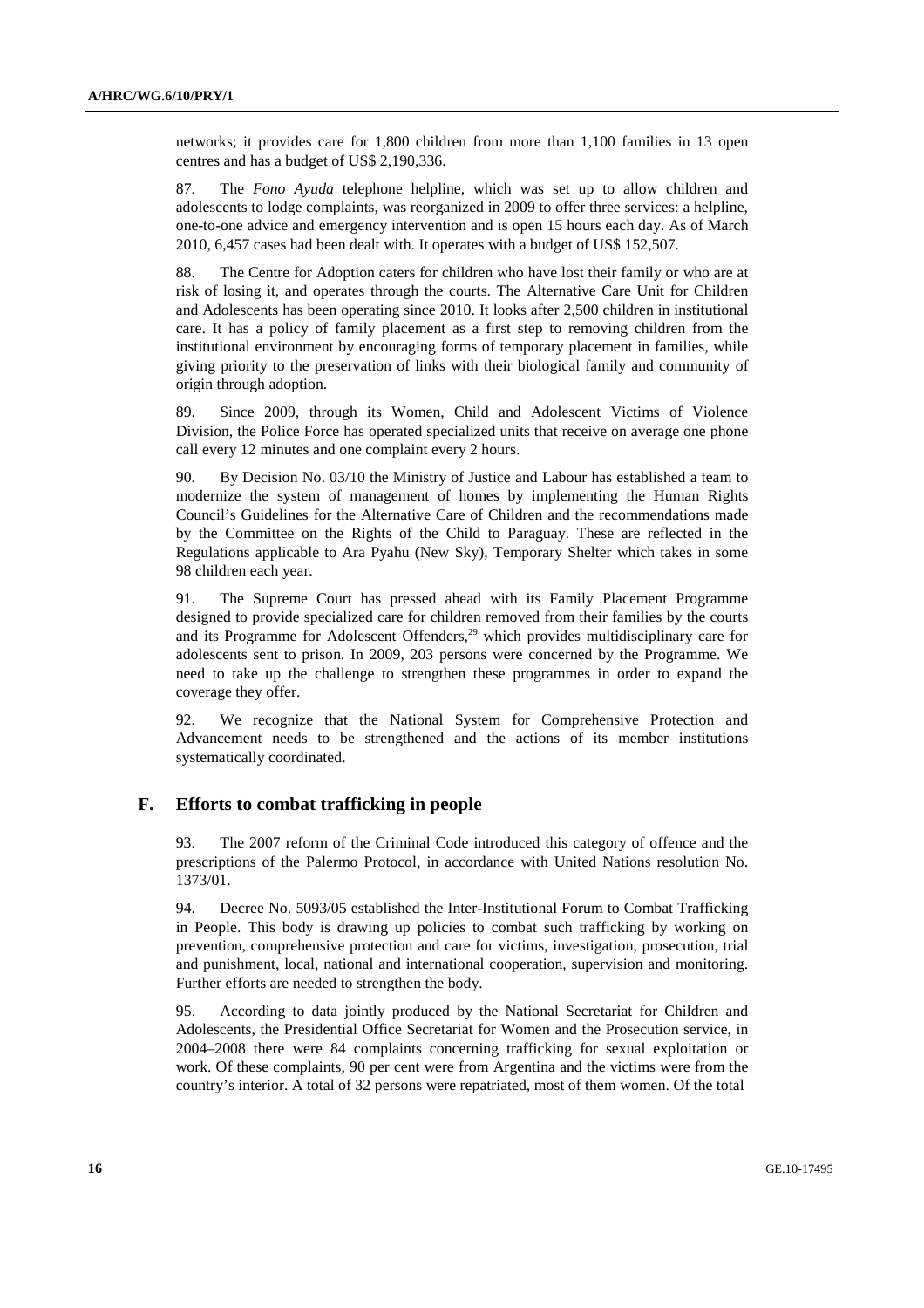number of repatriations, 58 per cent were to Argentina, 23 per cent to Bolivia, 15 per cent to Spain and 4 per cent to other countries.

96. Since 2005, the Presidential Office Secretariat for Women has had a referral centre for victims of trafficking in persons, which provides legal, medical and psychological support to contribute towards the social reintegration of victims. It was renamed the Department for Prevention and Care for Victims of Trafficking in Persons and during 2005–2010 it provided 206 victims with assistance.

97. In 2009 the Programme to Provide Comprehensive Assistance to the Victims of Trafficking in Persons in the Area of the Triple Frontier (Argentina, Brazil and Paraguay) was instituted within the ambit of MERCOSUR. The Programme received technical and financial training from the ILO Office in Buenos Aires and a technical team was formed to implement the Programme. It was planned to provide assistance to 80 victims; by November 2009, 25 per cent of the target had been achieved.

98. Under the Programme to Provide Support for Efforts to Combat Trafficking in Persons, and especially Women and Girls, the Directorate-General for Statistics, Surveys and Censuses has set up a statistical register of victims of trafficking in persons, covering institutions involved in providing them with assistance. The register has made it possible to develop a database and to map routes used by trafficking. Periodically updating the database is another challenge that will have to be met.

#### **G. The rights of migrants**

99. Act No. 978/96 on Migration introduced a flexible migrations policy and made it possible for foreigners rapidly to obtain documentation and to take up residence in Paraguay.

100. The Directorate-General for Migration<sup>30</sup> is responsible for population policy which is mainly concerned with migration and the geographical distribution of persons, in compliance with the International Convention on the Protection of the Rights of All Migrant Workers and Members of Their Families.

101. Integration among the MERCOSUR countries is based on the regularization of migration as a means of lawfully obtaining a temporary or permanent resident's permit in accordance with Acts No. 3565/08 and No. 3578/08 on Residence within MERCOSUR and No. 3486/08, No. 3577/08 and No. 3579/08 on Regularization of Migration. More than 4,000 persons have benefited from these provisions.

102. The Directorate-General for Migration has carried out a number of actions including the reduction of fines for possession of out-of-date residence permits, coverage of blind spots in registration of migrants, reduction of waiting times for the granting of residence permits, registration of immigration agents and encouraging postgraduate students to register legally for residence, etc.

103. The Department for Paraguayan Communities residing abroad was set up by Decree No.  $3514/09$  as a department of the Ministry of Foreign Affairs,  $31$  to provide assistance, information, advice and follow-up for the situation of Paraguayan residents abroad in association with their families in the country. Approximately 117 Paraguayan citizens benefited from its services and the migratory status of 59,000 Paraguayans living in Argentina was regularized through the *Patria Grande* Programme. Nevertheless the services provided need to be strengthened so as to reach more citizens.

104. The Secretariat for Paraguayan Returnees and Refugees, which was set up by Act No. 227/93, provides humanitarian assistance to vulnerable Paraguayans abroad. It provides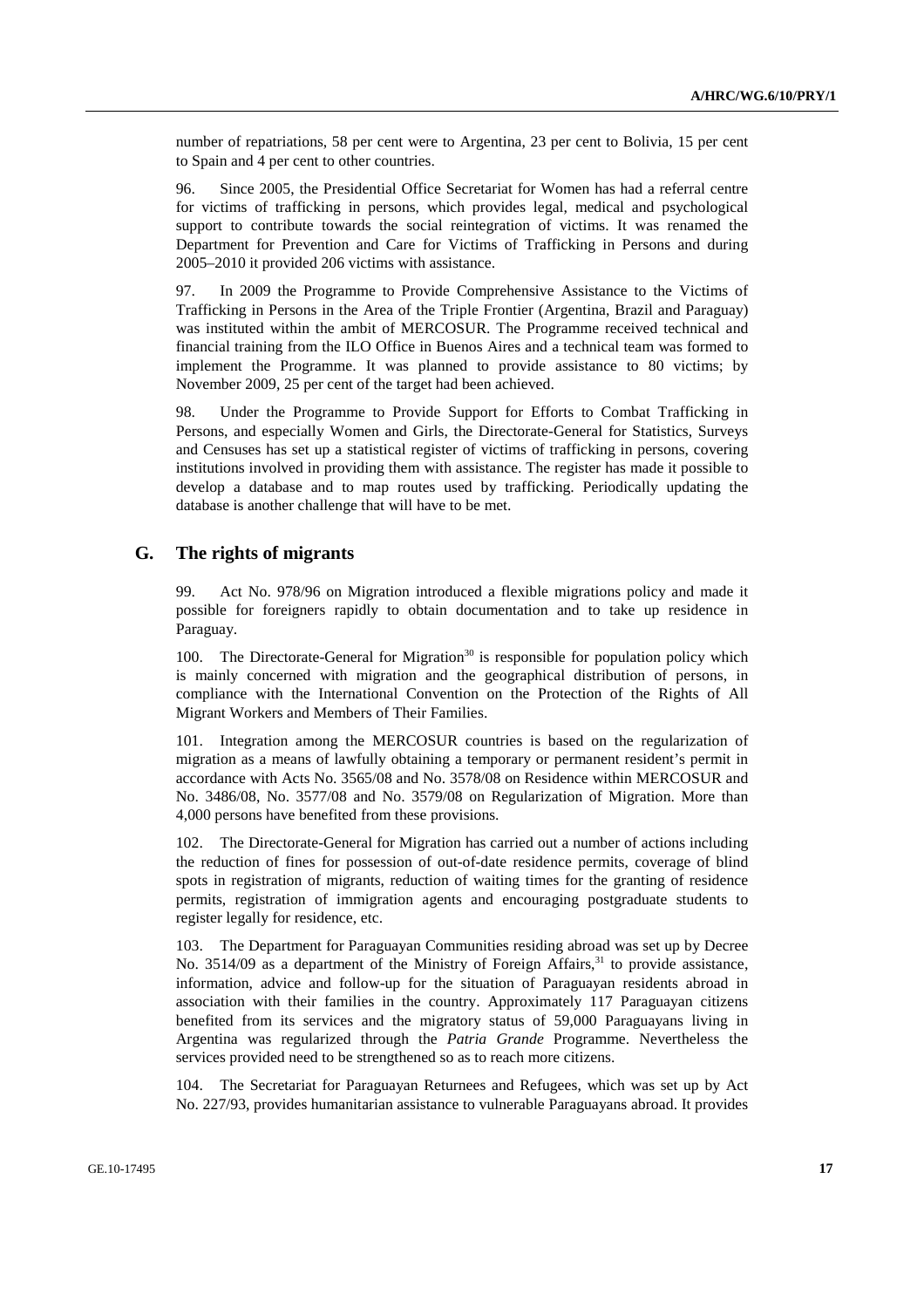help for them to return home, assistance with the repatriation of their remains, free access to legal documentation for foreign offspring and spouses of Paraguayans, etc. $32$ 

105. The *Mi país, mi casa* (My country, my home) housing programme, jointly operated by the National Housing and Habitat Secretariat and the Ministry of Foreign Affairs, ensures Paraguayans who live abroad and returnees have equal access to housing and makes available 300 houses, a number that is determined by the number of applications made. To date, 20 per cent of the total number have been assigned. Ensuring the sustainability of this reinsertion mechanism is another task that has to be tackled.

#### **H. The rights of people with disabilities**

106. The national Constitution guarantees disabled persons health care, education, recreation and vocational training for their full integration within society.

107. The National Institute for the Protection of Exceptional Persons, which was established by Act No. 780/79 as a dependency of the Ministry of Education and Culture, offers diagnosis and rehabilitation for disabled persons. It provides training in sign language and implements the rehabilitation programme of the Physical Medicine and Rehabilitation Division, through which training of physiotherapists for children has begun. There are currently 45,840 registered regular users. In 2009–2010, approximately 187,000 persons with some form of disability received assistance.

108. Within the Ministry of Education and Culture the Directorate-General for Inclusive Education has a department that attends to persons with special educational requirements and provides training for staff in the regular education system. It encourages the enrolment of disabled persons in the capital and in 13 of Paraguay's departments. A total of 60 teachers have been trained. It also contributes to developing curricula for basic bilingual education for disabled persons aged over 15 years.

109. Act No. 3585/08 requires at least 5 per cent of government employees to be disabled persons. In 2010, their number was 651, an increase of more than 200 per cent from the 186 persons in 2008. In 2009, the civil service department drew up the basic framework for non-discriminatory policies within the civil service, which includes a section on nondiscrimination against disabled persons.<sup>33</sup>

110. The National Sports Secretariat supports disabled athletes competing at the national and international levels by providing them with kit, tickets for travel and subsistence allowance. Some 60 athletes benefit from this support each year.

111. The Ministry of Health and Social Welfare has 1 mobile unit and 39 fixed units that provide care in health centres and regional hospitals for people with psychosocial disabilities. These facilities provide psychiatric and psychological care and free drugs. Their budget has increased by  $0.9$  per cent.<sup>34</sup>

112. Paraguay appreciates the importance of consolidating the institutions responsible for ensuring observance of the rights of disabled persons so as to develop an appropriate government policy and ensure its application at all levels*.* 35

## **I. The rights of older persons**

113. By Decision No. 10068/07, the Ministry of Health and Social Welfare set up the department for older persons which has drawn up a draft plan on government policies for adults, which is currently under consideration and whose implementation will represent a challenge.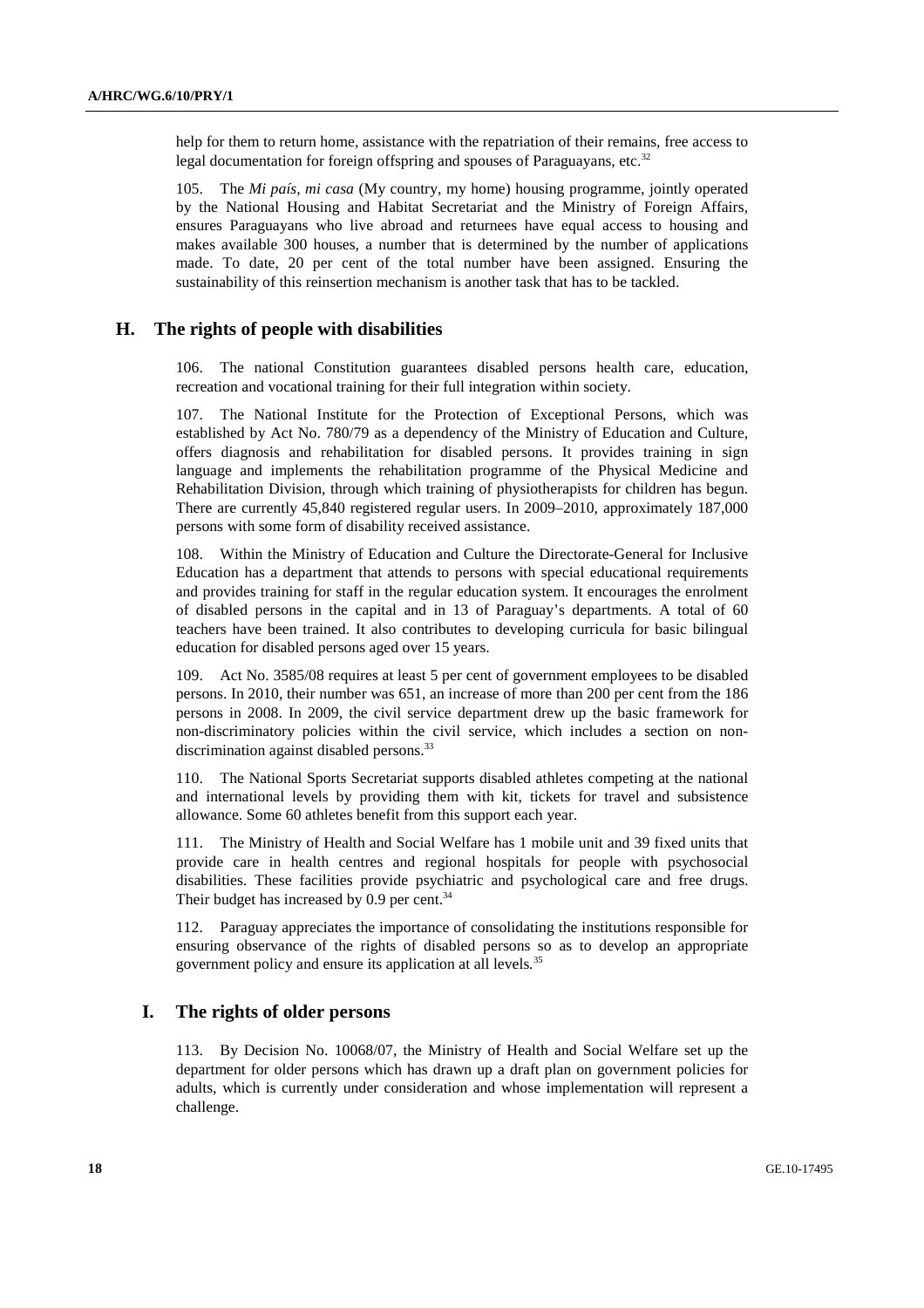114. The Social Security Institute has set up the MEDICASA<sup>36</sup> programme to help reduce the burden of adult medical consultations in hospitals; a total of 1,770 persons have benefited from the programme and more than 20,000 home consultations were provided in 2009.

115. The Geriatric Hospital has electrically-adjustable beds and medical imagery diagnostic equipment. Its human resources have also been improved. The National Hospital for adults has 90 beds in its ordinary care section and 11 in its intensive care unit. Each year it treats 2,236 patients. A further challenge is to increase the capacity of these services.

116. The Secretariat for Social Action, which was established by Decree No. 9235/05, operates the Fund to Provide Grants for Projects for the Advancement and Social Integration of Older Persons Living in Poverty and Extreme Poverty. It finances 12 social projects to foster the social participation and integration of older persons within their communities and to provide them with new roles thanks to the provision of welfare and care services for 2,000 persons at a total cost of US\$ 390,000. Decree No. 8202/06 awarded a subsidy of US\$ 247 per person to veterans of the Chaco war. The initial number of beneficiaries was 4,600 although the number has fallen because veterans have died.

117. The Ministry of Defence has equipped the Geriatric Centre for Defenders of The Chaco to provide rehabilitation for disabled older persons; the Centre provides comprehensive care for indigent or neglected former military personnel. The Pensions Act for impoverished older persons is due to come into force at the end of 2010. The Act introduces a pension equivalent to \$70. Gradually to increase that amount is a challenge for the future.

## **J. The rights of persons with a different gender identity and sexual orientation**

118. A guide to inclusive and non-discriminatory practices was prepared as part of the Basic Framework for Non-Discriminatory Policies and Inclusion within the Civil Service. The guide defined non-discriminatory good practices in respect of persons with a different gender identity and sexual orientation.

119. Together with an NGO, the Ministry of the Interior has initiated the Police Free from Homophobia – Paraguay for All campaign. The aim of the campaign is to provide awareness-raising and training to ensure that police officers refrain from all forms of discrimination against persons of a different sexual orientation.

120. In conjunction with an NGO, the Presidential Office Secretariat for Women is carrying out the "*Acá no se discrimina*" (We don't discriminate here) campaign, as an institutional effort to prevent discrimination against lesbians, to ensure respect for diversity and to show understanding for their different characteristics. The campaign has included one-day awareness-raising workshops on sexual orientation, gender identity and nondiscrimination.

# **VI. Economic, social and cultural rights**

## **A. Efforts to combat poverty and social inequality**

121. According to data from the standing household survey for 2008, a total of 18.9 per cent of the population are poor and 19 per cent extremely poor. The Human Development Index37 for Paraguay was 0.755; 0.837 in Asunción and 0.679 in Alto Paraguay.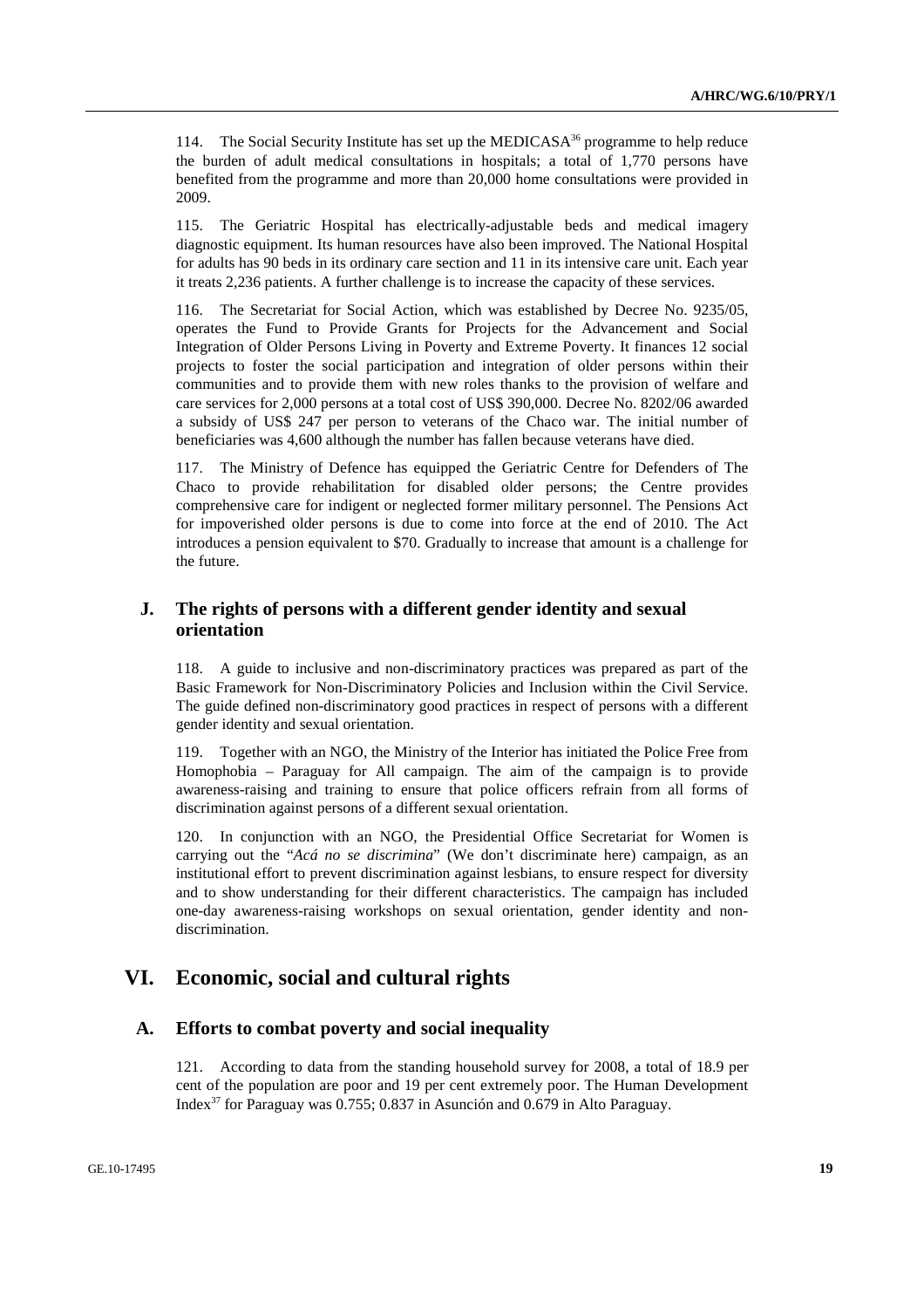122. The National Poverty and Inequality Reduction Strategy (ENREPD 2004) was drawn up in order to reduce poverty and improve the quality of life of Paraguay's inhabitants. The Strategy involved the implementation of programmes and projects known as the Network for Protection and Advancement. Subsequently, the ministerial Social Planning Team was assigned responsibility for coordinating the Government's social policies and programmes.38

123. The Tekoporá (welfare) programme was assigned priority by the Government in Decree No. 1928/09.39 The programme is designed to mitigate the harsh social conditions of people living in extreme poverty and to prevent poverty being passed on from one generation to the next by granting conditional allowances to families; in return for the allowances, the families undertake to ensure that their children are healthy and well fed and that they attend school. A total of 96,532 families with 482,660 members have benefited from the programme. The PROPAIS II programme also provides these allowances on different sites from the Tekoporá programme. In all, more than 111,000 families benefit from the two programmes.

124. The Social Investment Fund (2008), which is operated by the Secretariat for Social Action in order to provide poor rural communities with greater opportunities for participation in mainstream society covers 41 of the 66 districts to which the Ministerial Social Planning Team has assigned priority and extends to some 82 communities made up of 10,000 families. The Fund is worth an estimated US\$ 6,204,673.

125. The State has made considerable efforts to reduce poverty. However, if it is to attain objective 1 of the Millennium Development Goals, it needs to increase its investment in the social sphere in order to implement programmes.

#### **B. The right to food**

126. The National Plan for Food and Nutritional Sovereignty (PLANAL) was established by Decree No. 2789/09 to eliminate malnutrition among children under 5 years of age by 2025. It is implemented through plans of action in the urban and rural areas of three departments. Its achievements include improvements to four schools with an average of 100 pupils of both sexes in each school; training 30 food security specialists and 50 chief technicians; preparing 100 hectares of land and providing seed for subsistence and cash crops for small farmers and indigenous communities.

127. The National Programme to Provide Comprehensive Support for Indigenous Peoples (PRONAPI), was set up by Decree No. 1945/09. It involves a number of State agencies for the purpose of implementing measures to meet the urgent needs of indigenous people through a three-tier approach: emergency response and mitigation; rehabilitation (securing the communities and meeting the needs detected in them) and ensuring their needs are addressed by institutions. In order to restore minimum levels of food security US\$ 2,061,855 have been invested to pay for minimum food baskets worth 218,195 guaraníes for 11,000 families living in 309 communities.

128. The Ñemity (Sow) project to provide basic tools and seeds for indigenous communities was carried out as part of this Programme. The project benefited 18,000 indigenous families in 10 departments, with a total investment of US\$ 618,556. The State recognizes the need to develop sustainable development programmes, following consultation, for the benefit of indigenous peoples and has adopted a framework act on food sovereignty and security and the right to food.

129. A total of 35,503 pupils received 4,246 litres of milk and 2,740,557 kilograms of bread under the food supplement programme, thanks to which both school attendance and nutritional coverage improved.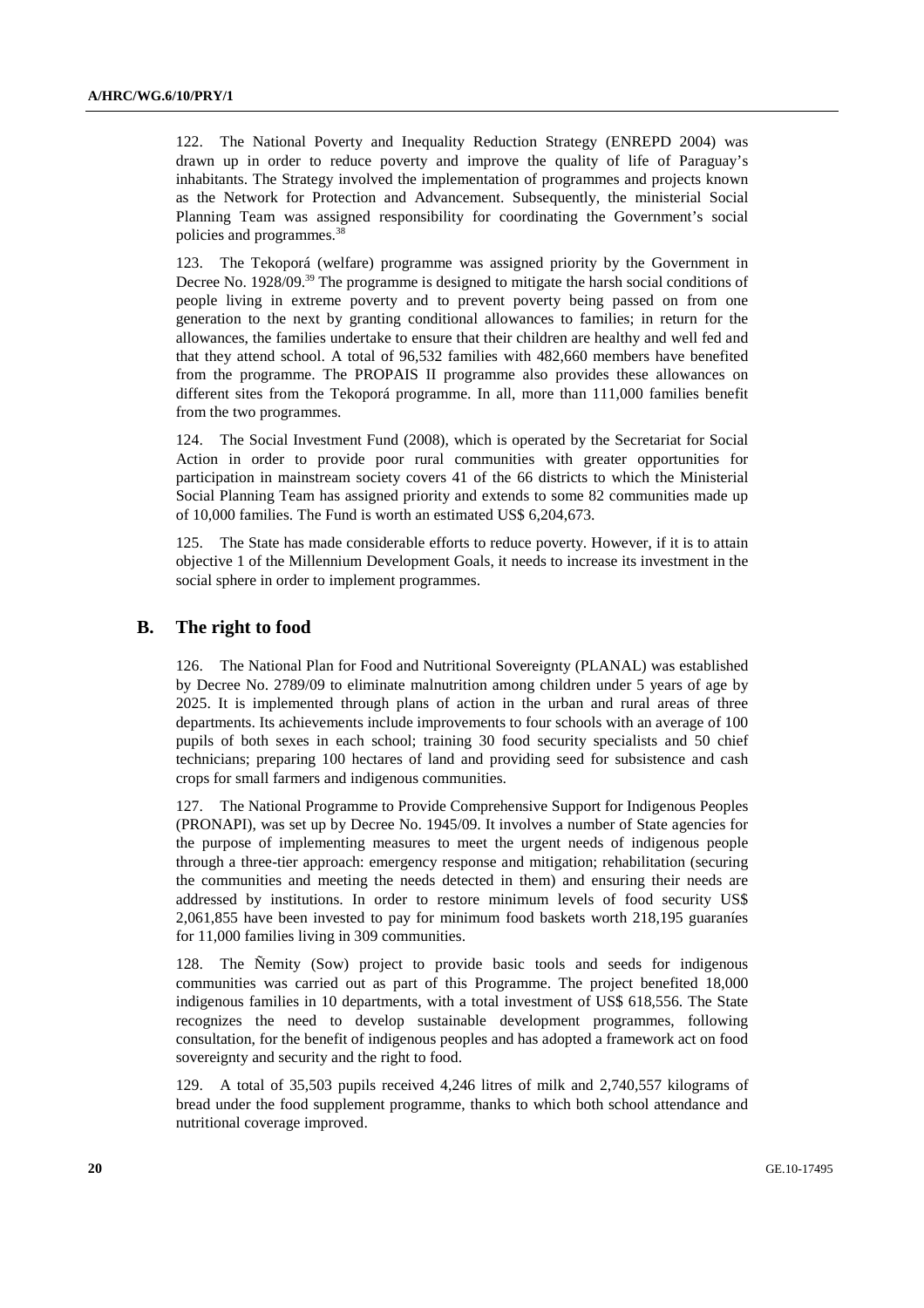130. The Comprehensive Agricultural Reform Programme is designed to resolve the most pressing problems of rural communities. One of its five lines of action is food sovereignty and security and it has spent an estimated US\$ 100,000,000 to provide support for 8,200 families in 64 communities. In addition, the programme to develop family food production is intended to improve food security and to increase the income of family farms. It has so far benefited 83,673 families in 182 districts. The target population for 2013 is 130,000 farmers.<sup>40</sup>

## **C. The right to health**

131. In consonance with the Government's principles of universality, equity, comprehensiveness and social participation, the Ministry of Health and Social Welfare has instituted the Plan to Ensure Quality of Life and Health with Equity with the aim of reducing and ultimately eliminating inequity in health. Responsibility for the administration of health services has been decentralized in order to ensure the effectiveness of the policy of quality with equity. In 2009, more than US\$ 6,391,752 were transferred to 139 local and 7 regional councils.

132. Primary health care is the responsibility of the family health units, which are assigned to specific territorial subdivisions. Each unit covers 3,200 people and has a physician and a qualified nurse or obstetrician, an assistant nurse or nursing technician and community health outreach workers. By mid 2010, 276 such units were operational in 17 departments and 144 districts, where they provided care for 1,104,000 people. By the end of the year it is planned to have 500 units in operation covering 2,000,000 people.

133. The National Programme to Control HIV/AIDS and Sexually Transmitted Diseases (PRONASIDA) has been amended and brought into effect by Act No. 3940/09 with the aim of giving priority to prevention, ensuring comprehensive care for infected persons, providing access to drugs free of charge and preventing discrimination. The Strategic Plan for a National Response to Sexually Transmitted Infections HIV/AIDS 2008–2012 links actions within the framework of PRONASIDA in the following areas: public policies and human rights; promotion, prevention and protection; diagnosis, care and treatment; institutional development and management; epidemiology; harmonization and a crosssectoral approach; monitoring and evaluation, which are carried out by the Ministry of Health and Social Welfare.

134. The following aspects of the programme are worthy of note: an increase of 37 per cent in its budget in comparison with 2006, a 50 per cent reduction in the cost of reagents for HIV, a 65 per cent increase in access to medication for people living with HIV/AIDS  $(PLH)<sup>41</sup>$  in comparison with 2010, the distribution of 2,800,000 condoms, expanded coverage of HIV screening for pregnant women from 4 per cent in 2005 to 64 per cent in 2007, when an estimated 1,100,000 pregnant women were screened and a 33 per cent improvement in prevention of mother-to-child transmission of HIV between 2005 and 2007.

135. The National Plan for Sexual and Reproductive Health provides for preventive measures and care for people affected by sexual and gender-based violence. It carries out activities in eight areas in order to improve sexual and reproductive health in relation with MDGs 5 and 6. A total of 90.5 per cent of women now undergo an antenatal medical examination and maternal mortality had fallen to 26 per cent by 2008.

136. The State operates facilities with a capacity of 306 beds in which acutely mentally disturbed persons are interned. There are also five homes and three community mental health centres for their rehabilitation.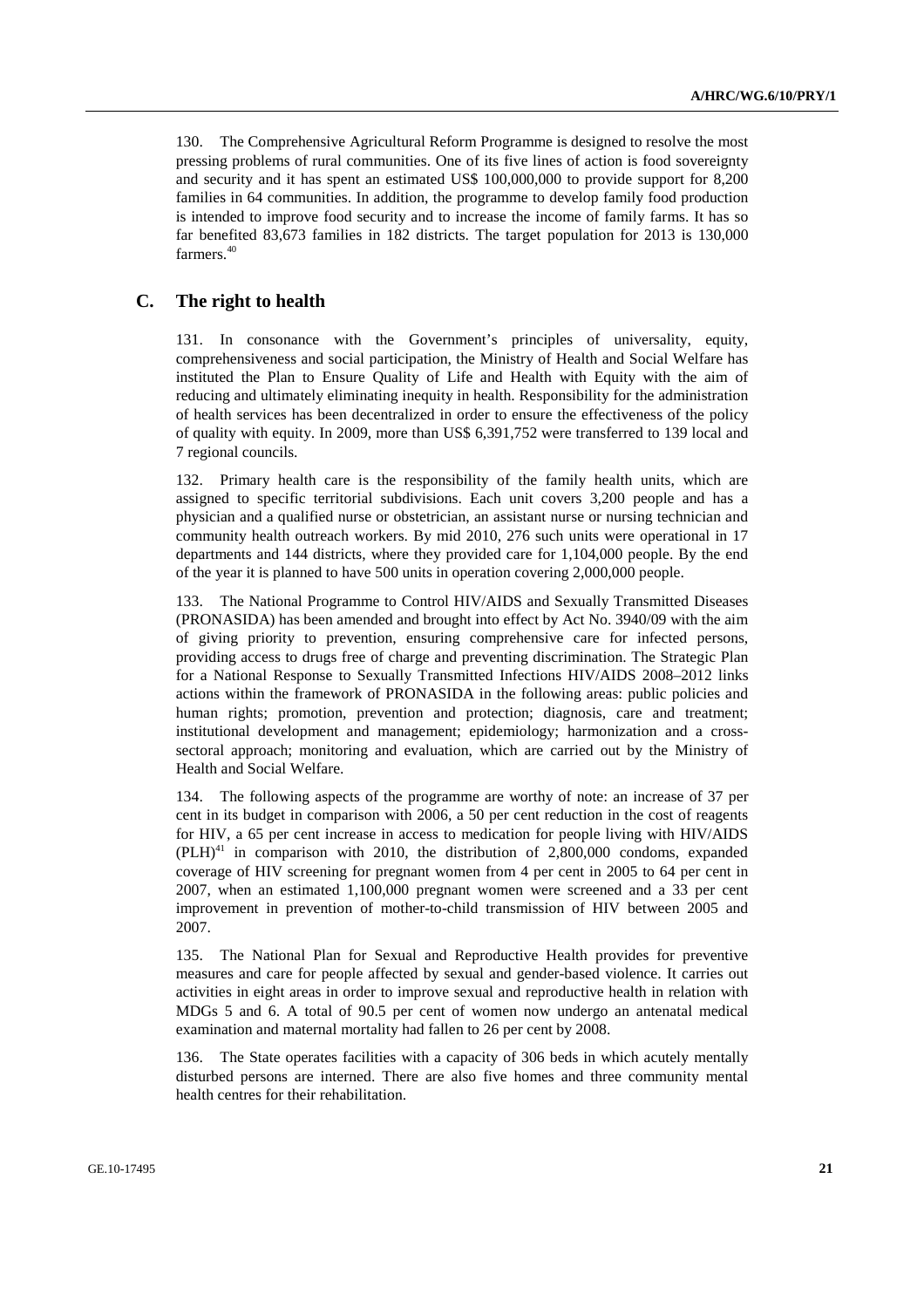137. Paraguay has an integrated health services network, as recommended by WHO. This consists of a chain of services structured to address the most elementary to the most complex individual and collective health problems. Decentralization of health services in each territorial unit is another challenge that has to be met.

138. In 2009 the Ministry of Health and Social Welfare decided to exempt from tax all medical and dental services, medicines, consumables, biological products and ambulance services provided throughout the health service network. Ensuring all users have access to drugs is a further challenge. It is estimated that by the end of 2010 users of health services will be exempted from paying US\$ 1,649,484 in taxes.

139. A noteworthy development has been the recent establishment of the Directorate-General for Indigenous Peoples' Health Care, tasked with gradually including indigenous people in the health services operated by the Ministry of Health and Social Welfare. This will directly benefit the health care provided for members of indigenous communities and will provide reproductive health coverage for indigenous women.

#### **D. The right to water**

140. Coverage of drinking-water supply and of proper black water disposal was expanded with the introduction of 25 new drinking-water supply systems benefiting 11,120 inhabitants and of 3 new drinking-water networks for 1,050 people in indigenous communities in the Boquerón-Chaco department. Proper black water disposal was increased thanks to the building of 9,103 safe latrines for 45,515 people living in extremely poor communities in the departments in which the National Programme to Provide Comprehensive Support for Indigenous Peoples is being implemented.<sup>42</sup>

141. The sanitation service regulatory body (ERSSAN) carried out 59 inspections of water-supply systems for which it required submission of analyses of the physical, chemical and bacteriological properties of the water supplied by the utilities concerned. A total of 135 laboratory tests were carried out in 2009–2010, thereby safeguarding access to health.

142. The Secretariat for Social Action is implementing the MERCOSUR – Ypora (good water) project, involving the provision of access to drinking water and basic sanitation for poor communities. The project will benefit 24,300 people living in 40 communities and will provide 5,858 connections to drinking-water networks, 40 water-supply systems (wells and drinking-water tanks), 3,038 black water disposal units and 1,012 ventilated latrines. During its four-month period of implementation 45 sanitation boards will be set up.

143. Act No. 3239/07 on water resources regulates the sustainable and comprehensive management of all water resources and the territories that produce them to ensure that water resources are managed in a socially responsible and economically and environmentally sustainable manner. This will make it possible to meet the challenge of providing sustainable access to water and sanitation of proper quality and in sufficient quantity in urban, indigenous and rural areas.<sup>43</sup>

#### **E. The right to education**

144. In accordance with the national Constitution, basic education in State schools is both obligatory and free of charge. Paraguay offers a bilingual education curriculum in Guaraní and Spanish for all pupils and at all levels of the education system. Literacy programmes in their mother tongue are available for indigenous populations, who may choose another official language as their second language.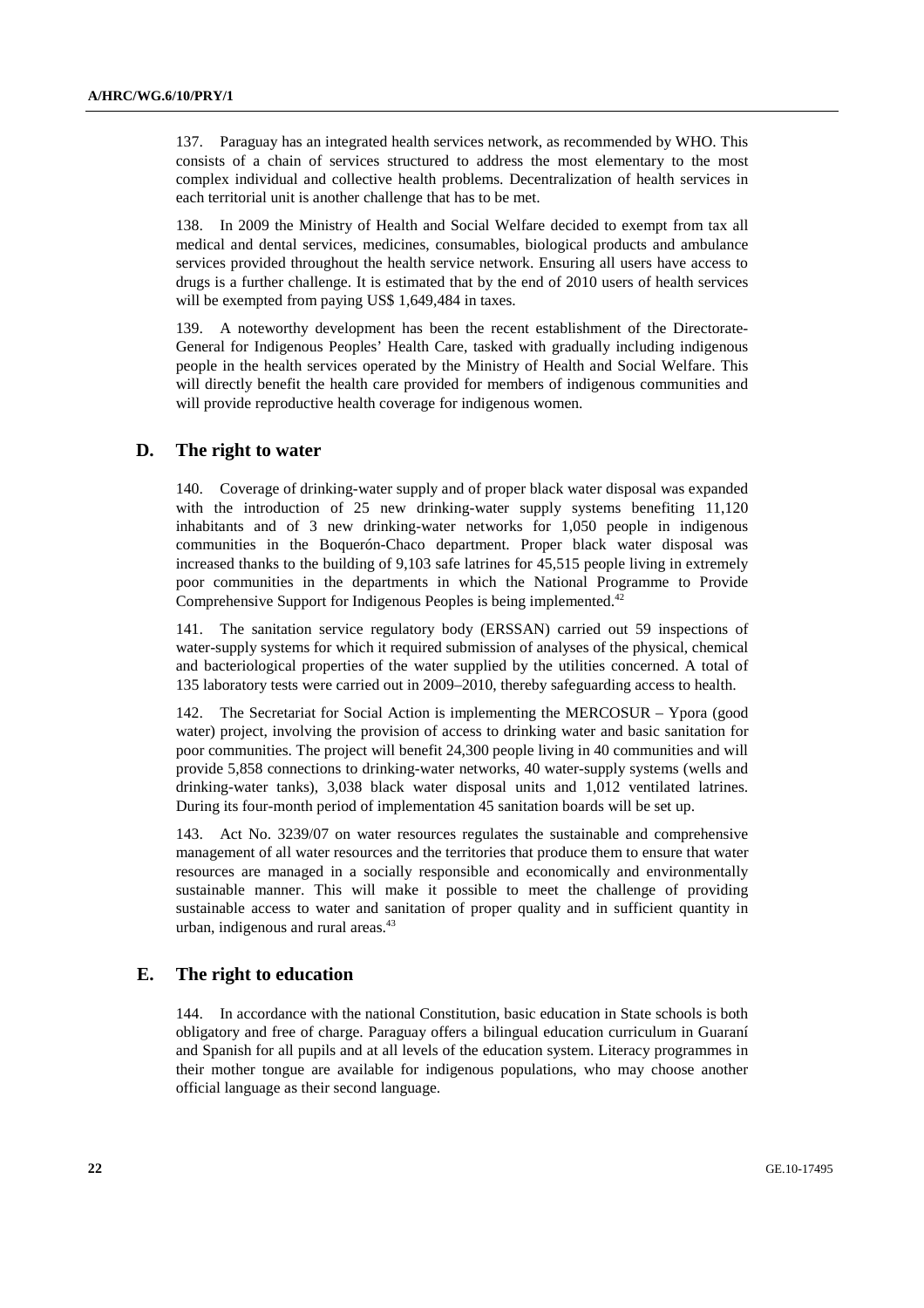145. In 2008, 98.3 per cent of the population between the ages of 15 and 24 were literate.<sup>44</sup> Reducing the level of illiteracy among the indigenous population, where it is 38.9 per cent and even higher than 40 per cent among some ethnic groups, is a further challenge.

146. The efforts made by the State to improve the conditions determining access to education while respecting cultural characteristics are reflected in the improvements made to policies for access to education for students at all levels, as a result of which 1,432 teachers' posts and classrooms have been provided to cater for 3,000 students. In 2010 improvements were made to the infrastructure of 1,271 educational establishments. There are plans to build 30,000 classrooms and 9,000 sanitary facilities and to purchase 1,570,000 items of furniture for use in schools by 2013. Free school kits have been distributed to 1,000,400 pupils at the preschool, basic and secondary levels. During 2010, 20 videoconference centres were set up and 400 wireless Internet connections provided in State schools to improve access to the new information and communication technologies.

147. In 2010 the population benefiting from the literacy programme increased to approximately 20,000 vulnerable persons throughout the country, their ages ranging from 13 to 17 years.

148. As regards intermediate education, a significant development has been the exemption from payment of taxes, examination fees and certification of diplomas at the secondary level, from which 50,000 students have benefited.

149. Act No. 3231/07 established the Directorate-General for Indigenous Schooling (DGEEI) to foster and develop education with the participation and for the benefit of indigenous peoples through an inter- and multicultural approach. In order to institutionalize this effort it was necessary to provide it with an independent operating budget to enable indigenous communities to manage their own education policies autonomously.<sup>45</sup>

150. In 2007, the indigenous school census registered 18,139 pupils, a number that had increased to 22,332 in 2009, with 517 indigenous teachers. Nationwide, there are 456 indigenous establishments: 403 primary schools, 18 secondary schools and 35 further education centres. Of this number, 97 per cent are State establishments and in 2009–2010 58 new establishments were opened. Permanent positions were created for 35 graduates working in multicultural education in indigenous schools in the Paï Tavyterä community.<sup>46</sup>

151. Investment in education and culture has increased by an average of 18.5 per cent each year. The Ministry of Education and Culture's budget represents 17.7 per cent of the overall State budget and 4.9 per cent of GDP.

152. The project A Gender Perspective for our Teacher Training, undertaken by the Presidential Office Secretariat for Women and the Ministry of Education and Culture has examined and put forward proposals to include the gender perspective within the initial teacher-training curriculum. Workshops to raise awareness have been organized for 1,842 officials of the Ministry of Education and Culture.

153. Notwithstanding these efforts, we still face the challenge of establishing new schools and continually improving the infrastructure of Paraguay's educational services.

#### **F. The right to work**

154. The programme to provide work, a part of the Economic Revival Plan has been introduced by the departmental and municipal governments which have invested US\$ 6,000,000 in 500 projects providing more than 100,000 jobs, equivalent to one month's work.47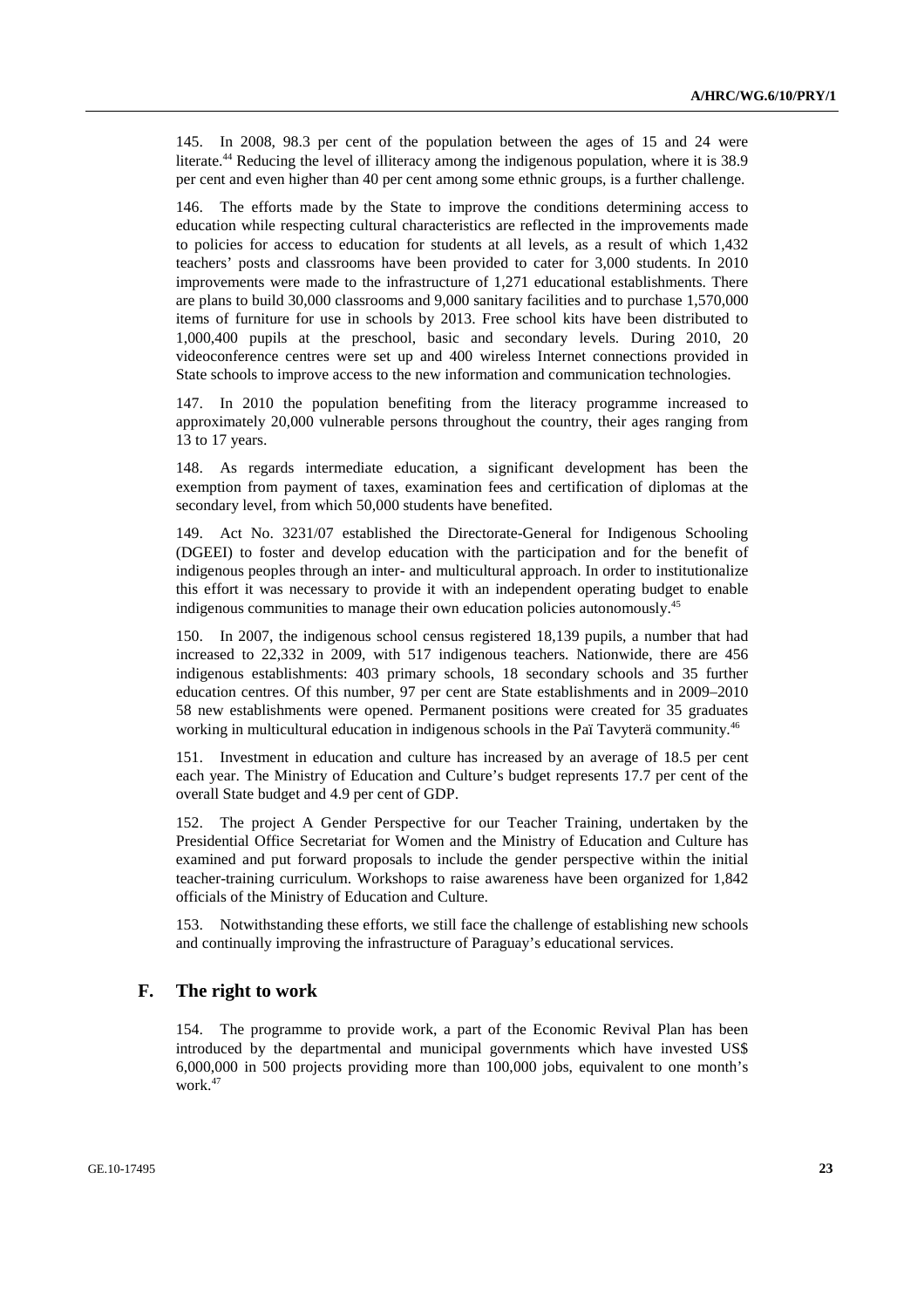155. The Ministry of Justice and Labour's National Employment Service promotes government employment policies. It has carried out surveys to determine the needs of the labour market and workshops to provide guidance in seeking employment which were attended by 2,867 people, 1,235 of whom found jobs. The total number of job seekers is 3,526.

156. The National Vocational Advancement Service has set up job training and skill programmes to achieve gender equity, which have benefited 82,213 people (46 per cent of them women and 54 per cent men) which have helped to narrow the gender gap. It has also provided modular training to teach professional skills and managerial and entrepreneurial development for 26,938 persons.

157. The National Labour Skills and Training Service ran 855 courses providing training courses for 3,000 middle-management trainees, 15,810 small entrepreneurs, 3,390 small rural farmers and 6,360 young persons seeking their first job – a total of 25,560 beneficiaries.

158. Decree No. 18835/02 established the National Commission for the Elimination of Child Labour (CONAETI) tasked with eradicating this scourge. Approval of two manuals on appropriate measures to deal with children performing dangerous work, in conformity with Decree No. 4951/05, which lists the worst forms of child labour as required by ILO Convention No. 182, is now being finalized.

159. By Decision No. 230/09 the Ministry of Justice and Labour established the Inter-Institutional Commission to Protect Fundamental Rights at Work and to Prevent Forced Labour. The regional labour office has been set up in Chaco Central to control traditional forms of indigenous forced labour to pay off debts. However, this office needs to be strengthened. ILO Convention No. 169 is currently being translated into Guaraní and Nivaclé.

160. The Ministry of Industry and Trade has organized the How to be an Entrepreneur programme, which has carried out 20 activities through which 453 persons have been trained in order to build up entrepreneurship among persons with a capacity for selfemployment.

161. The Social Security Institute has amended its internal regulations applicable to the provision of health insurance for domestic workers. Decision No. 089-012/09 extended mandatory social security insurance to persons in domestic service, for the benefit of 230,000 workers and 400,000 family members. The amendments to legislation required to guarantee these rights to insurance have been submitted to parliament.<sup>48</sup>

162. In 2009–2010 the Social Security Institute carried out inspections of 1,666 firms to regularize the situation of workers and to affiliate them to the social security system. As a result, social security coverage was provided for 500,415 workers. The number of people with social security coverage increased to 992,000, 24 per cent of the target population set for the Social Security Institute. In 2009–2010, revenue from employers' contributions to social security for their employees amounted to US\$ 302,000,000.

163. Paraguay attaches considerable importance to strengthening national employment policy to promote equal opportunities, and in particular to ensuring the legal minimum wage and better working conditions for domestic employees.

## **G. The right to housing**

164. The National Housing and Habitat Secretariat was established by Act No. 3909/10 as the body responsible for housing policy in place of the former National Housing Council.49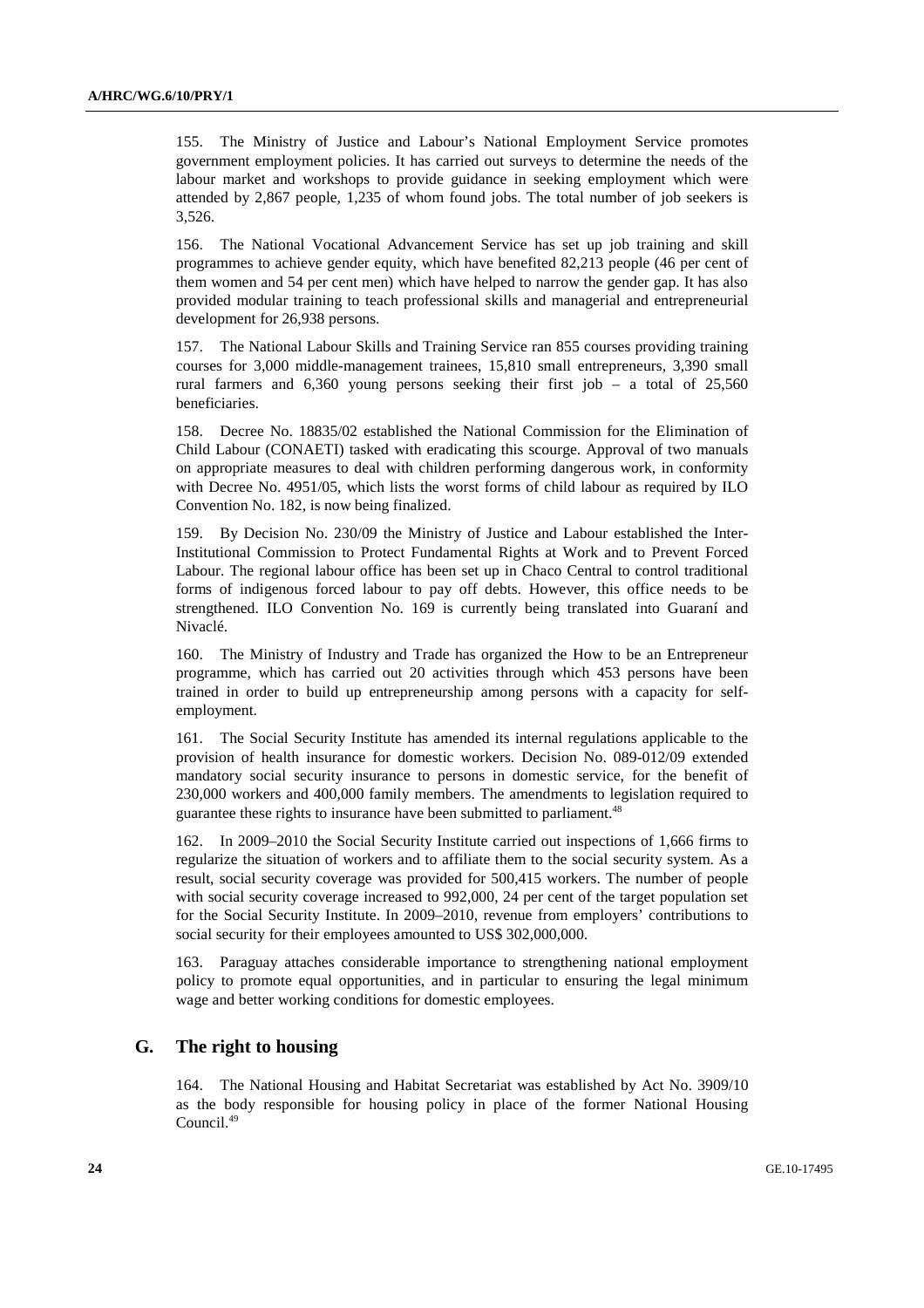165. The National Housing Fund (FONAVIS), which was set up by Act No. 3637/09, makes available an annual fund for social housing programmes via a direct housing subsidy amounting to 30 billion guaraníes, equivalent to 0.1 per cent of GDP. In 2010 a public call for applications was made and 7,000 people applied for the housing subsidy.

166. In 2009 an estimate of the housing deficit was made as part of the housing policy. The estimate was based on data from the 1992–2002 censuses which allow a close estimate to be made of the actual deficit in terms of both quality and quantity for each zone, department and district.

167. The Improving the Community programme for the construction of social housing was approved. The programme is carrying out the following projects: Ñande Rogará (target 495 units – 460 completed); Ñande Vya Renda (target 201 units); Cobañados (80 units built); Meeting the Needs of the Aboriginal Populations (252 units built) and CEPRA (target 712 units). A total of 805 housing units, 70 per cent of the target figure, were built under the MERCOSUR Róga project (Casa MERCOSUR – 2007) for vulnerable sectors of the urban population on estates in frontier towns and in the metropolitan area of Asunción.

The mutual-assistance housing cooperatives programme, which relies on the capacity for self-management of homeless inhabitants organized into cooperatives, received 134 houses.

169. The Binational Yacyretá Entity and the National Housing and Habitat Secretariat are currently building 248 housing units (target 2,000 units), worth a total of US\$ 711,340. Two other programmes are under way: the mortgage credit programme, which provides for the building, extension and improvement of housing and which has issued 264 loans and the low-cost housing programme intended for the middle class, under which 348 housing units have been built.

170. Thanks to the National Housing and Habitat Secretariat, the number of housing units provided by the State for indigenous communities has increased by approximately 500 per cent in comparison with the numbers built in previous years.

171. The Secretariat for Social Action has implemented the mutual aid and sustainable housing construction programme – 2004, to provide decent housing for poor and extremely poor families. In 2009 an amount of US\$ 13,849,266 was invested and 1,618 housing units were built for 8,075 direct beneficiaries.

172. The State is doing everything possible to satisfy the actual demand for 10,000 housing subsidies in 2010.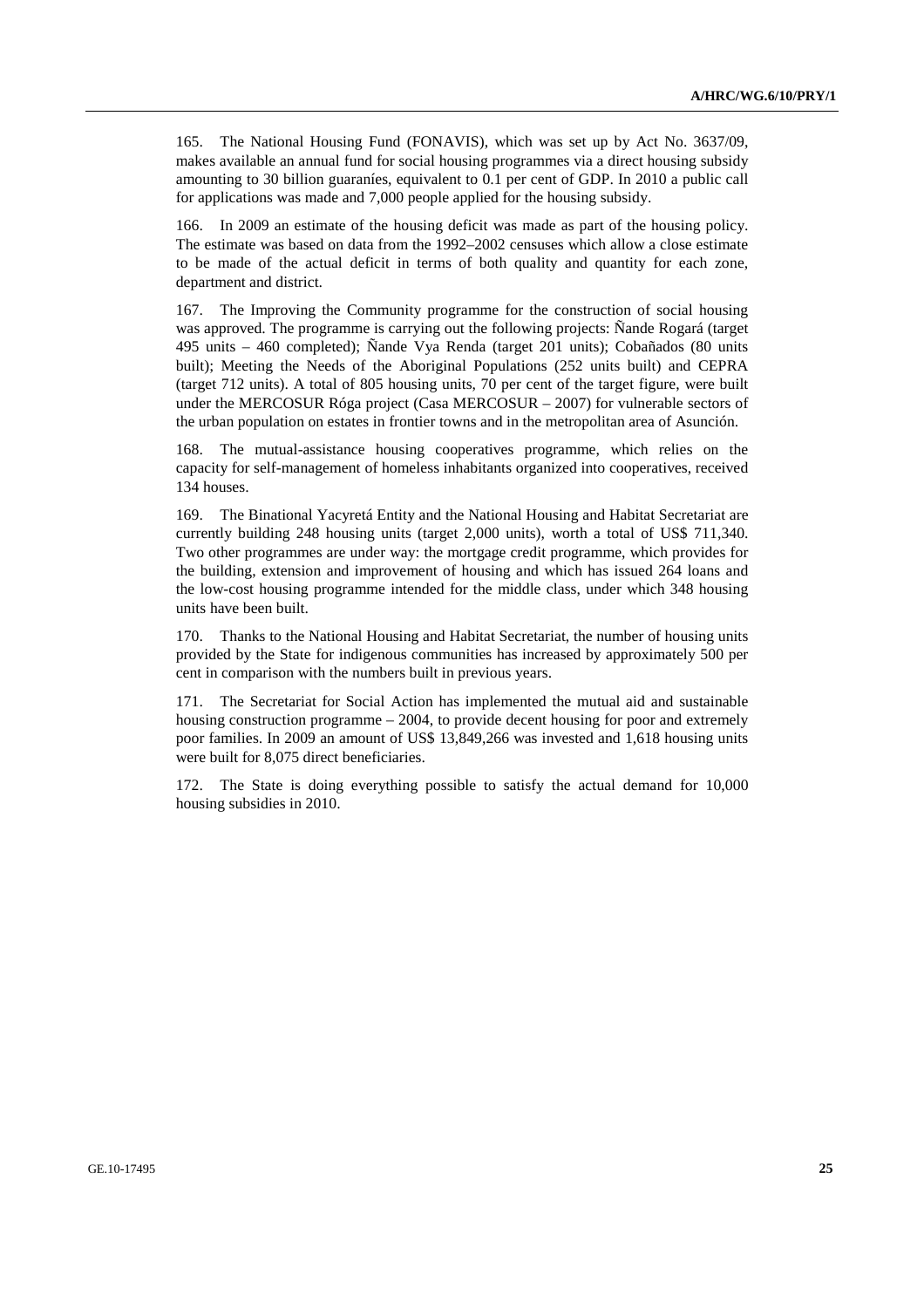#### *Notes*

- <sup>1</sup> DGEEC, Censo Nacional de Población y Viviendas 2002.
- <sup>2</sup> DGEEC, Encuesta Permanente de Hogares 2009.
- <sup>3</sup> La CN recoge los derechos, deberes y garantías relativos a: la vida, ambiente, libertad, igualdad, familia, pueblos indígenas, salud, educación y cultura, trabajo, derechos económicos, reforma agraria
- y derechos y deberes políticos. 4 Los objetivos específicos de la Red de Derechos Humanos del Poder Ejecutivo son: elaborar el Plan Nacional de Derechos Humanos; elaborar un Informe Anual de carácter general por capítulos temáticos de los Derechos Humanos en el Paraguay, a partir de los informes específicos de las instituciones que conforman la Red; promover la cultura del respeto y la práctica de los Derechos Humanos; velar por la vigencia y aplicación de los Tratados y Convenios internacionales de Derechos Humanos, adecuando el accionar del Estado paraguayo a las exigencias del ordenamiento internacional; colaborar en los procesos de elaboración de informes para los organismos regionales e internacionales de Derechos Humanos; conformar un observatorio permanente de Derechos Humanos; formular e impulsar proyectos de ley de adecuación normativa a partir de los instrumentos internacionales ratificados por el Estado paraguayo; articular acciones con los gobiernos departamentales y locales, a fin de promover la vigencia de los Derechos Humanos. En cuanto a la Atención a la población indígena, cabe destacar la creación de la Dirección General de Educación Escolar Indígena y el fortalecimiento de la Dirección General de Atención a grupos Vulnerables en el Ministerio de Salud. En un marco más general, se ha creado el Programa Nacional para Pueblos Indígenas.
- Instituciones que integran la Red de Derechos Humanos del Poder Ejecutivo:
	- Ministerio de Justicia y Trabajo
	- Ministerio de Relaciones Exteriores
	- Ministerio de Salud Pública y Bienestar Social
	- Ministerio de Defensa
	- Ministerio del Interior
	- Ministerio de Industria y Comercio
	- Ministerio de Agricultura y Ganadería
	- Ministerio de Hacienda
	- Ministerio de Educación y Cultura
	- Viceministerio de la Juventud
	- Secretaria de la Mujer
	- Secretaría de Información y Comunicación
	- Secretaria Nacional de Antidrogas
	- Secretaria Nacional de la Niñez y la Adolescencia
	- Secretaria de la Función Pública
	- Secretaría de Desarrollo para Repatriados y Refugiados Connacionales
	- Secretaría de Acción Social
	- Secretaría Nacional de Deportes
	- Secretaría de Emergencia Nacional
	- Procuraduría General de la República
	- Instituto Paraguayo del Indígena
- Dirección General de Estadística, Encuestas y Censos.<br><sup>6</sup> La DDH cuenta con funciones de: monitoreo información
- ULA DDH cuenta con funciones de: monitoreo, información, investigación, análisis y difusión.<br>7 La Dirección de Derechos Humanos se encuentra dentro del presunyesto de la CSI
- La Dirección de Derechos Humanos se encuentra dentro del presupuesto de la CSJ.
- $8$  Es nombrado por mayoría de 2/3 de la Cámara de Diputados de una terna propuesta por la Cámara de Senadores y dura 5 años en sus funciones.<br><sup>9</sup> La CVI fue presidida por el MBBEE e inte
- La CVJ fue presidida por el MRREE e integrada por: un representante del PL, cuatro personas propuestas por las Comisiones de Víctimas de la Dictadura y tres personas propuestas por organizaciones de la sociedad civil que relacionadas con la Memoria Histórica y la instauración de esa Comisión. 10 En caso de ordenarse la prisión preventiva, el juez podrá ordenar un informe pericial sobre las
- condiciones de vida del procesado en prisión que considere las características culturales del imputado y, en su caso, formule las recomendaciones tendientes a evitar la alienación cultural. El juez antes de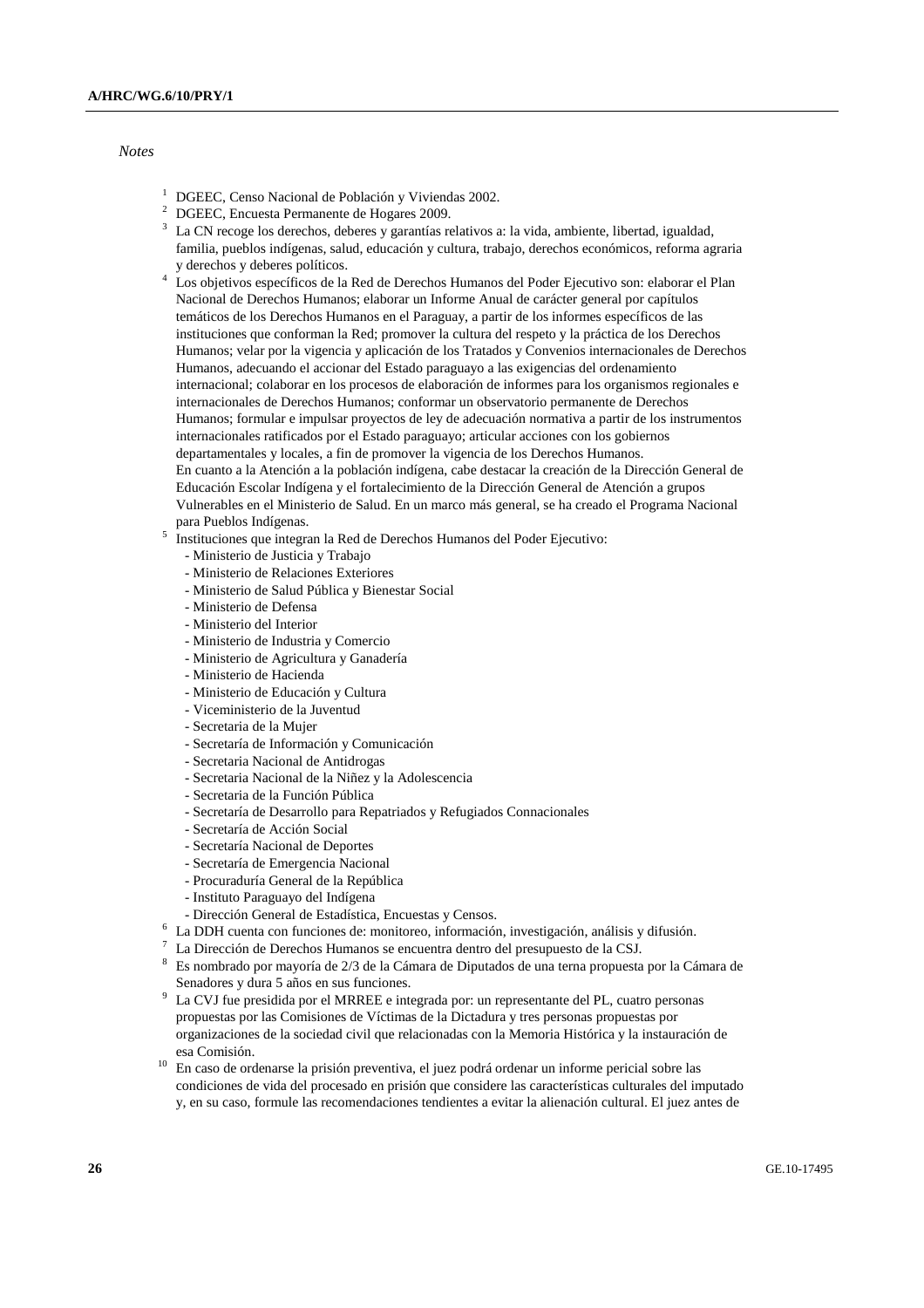- resolver cualquier cuestión esencial deberá oír el parecer de un perito. 11 El tribunal militar se ubica en una función administrativa y no jurisdiccional, siendo nombrados y
- removidos los jueces por decretos. 12 Con acciones de: mejoramiento al acceso a la información del ciudadano/a a través de la renovación de su página Web y habilitación del número gratuito INFO-JUSTICIA.<br>Resolución No. 531/09.
- 
- 14 Academia Nacional de Policía, Colegio de Policía, Escuela de Administración y Asesoramiento Policial. 15 Desde el año 2009.
- 
- <sup>16</sup> Dichas dependencias cuentan con una estructura orgánica, funcional y procesos definidos, ajustados a los requerimientos del debido proceso, los principios de celeridad y eficiencia. $^\mathrm{17}$  Por Resolución No. 176/10 la PN.
- 
- <sup>18</sup> El mismo fue debidamente notificado a las instancias internacionales en atención a lo prescripto en instrumentos ratificados por el Paraguay. 19 Libertad de manifestación, la privación de libertad por decreto presidencial, entre otros.
- 
- 20 A dicho efecto se realizó una alianza estratégica con la Defensoría del Pueblo, quien colaboró con las Oficinas establecidas en las ciudades capitales de los Departamentos de Amambay y Concepción. 21 La información incluye también a Agentes Militares.
- 
- $22$  En una penitenciaria se cuenta con la oportunidad de cursar a distancia la carrera de derecho.
- 23 Se intercambio buenas prácticas con el Servicio Penitenciario Federal Argentino, mediante la capacitación del personal destinado a trabajar con las madres y sus hijos, con cooperación de COMJIB (Conferencia de Ministros de Justicia de los Países Iberoamericanos). 24 En la Penitenciaría Regional de Coronel Oviedo y en el Centro Educativo de Villarrica.
- 
- 25 Este fortalecimiento, impulsado por el firme compromiso del Gobierno Nacional con el mejoramiento de las condiciones en las que se encuentran los pueblos indígenas, se visualiza claramente en el Presupuesto de esa Institución para el Ejercicio Fiscal 2011, se ha triplicado el Presupuesto en
- relación a los años anteriores. 26 *Entre 2006–2007 se realizaron seminarios a fin de facilitar a las mujeres un espacio de debate e intercambio de experiencias, que contribuya a impulsar la participación igualitaria, desarrollando las capacidades y liderazgo de las mujeres, capacitando a 1000 lideresas políticas.* 27 *Se proyecta su de extensión a todos los departamentos del país brindando servicio especializado en*
- 
- *coordinación con los demás actores.* 28 Otros avances legislativos fueron la promulgación de las siguientes normativas: Ley Nº 1938/02 *Sobre asilo infantil*; Ley Nº 2169/03 *Que establece la mayoría de edad*; Ley Nº 3156/06 Que modifica la Ley Nº 1266/97 *que facilita el registro de niños y niñas que no tienen certificado de nacimiento*; Ley Nº 3360/07 *Que deroga el Art. 10 y modifica el Art. 5 de la Ley Nº 569/75 del Servicio Militar Obligatorio* y la Ley Nº 3929/09 *Que modifica el procedimiento para la prestación*
- *de alimentos.* 29 Cuenta con profesionales en las áreas de derecho, psicología y asistencia social, que brindan a los Juzgados de niñez y adolescencia; dictámenes, diagnósticos y evaluaciones multidisciplinarios. 30 Dicha Dirección depende del MI y forma parte del Comité Interinstitucional de Población.
- 
- 31 La misma trabaja en coordinación con los Consulados y Embajadas del país, dependientes del
- MRREE.  $32$  Liberación arancelaria para la introducción al país de enseres personales, elementos de trabajo y
- vehículo utilitario. 33 El MEC y la Secretaria de la Función Pública (SFP) publicaron 500 ejemplares del Manual y Diccionario de lengua de señas y libros hablados: materiales adaptados en braille y gráficos en relieve incluidos al sistema educativo nacional, para 150 personas. 34 En relación al total del presupuesto de salud del 2009.
- 
- <sup>35</sup> La política deberá tener un especial énfasis a la accesibilidad y basarse en los principios de la CRPD.<br><sup>36</sup> Pesclusión Nº 06/09
- Resolución Nº 96/08.
- $37$  PNUD, Informe de Desarrollo Humano 2008.<br> $38$  Se impulsó la formulación de la propuesta de a
- 38 Se impulsó la formulación de la propuesta de la Política Pública para el Desarrollo Social *Paraguay para Todos y Todas 2010–2020* que se encuentra en proceso de consulta. La misma buscará articular iniciativas y recursos para atender demandas de la población en el ejercicio y goce de los derechos. 39 Ejecutado por la SAS desde el 2005.
-